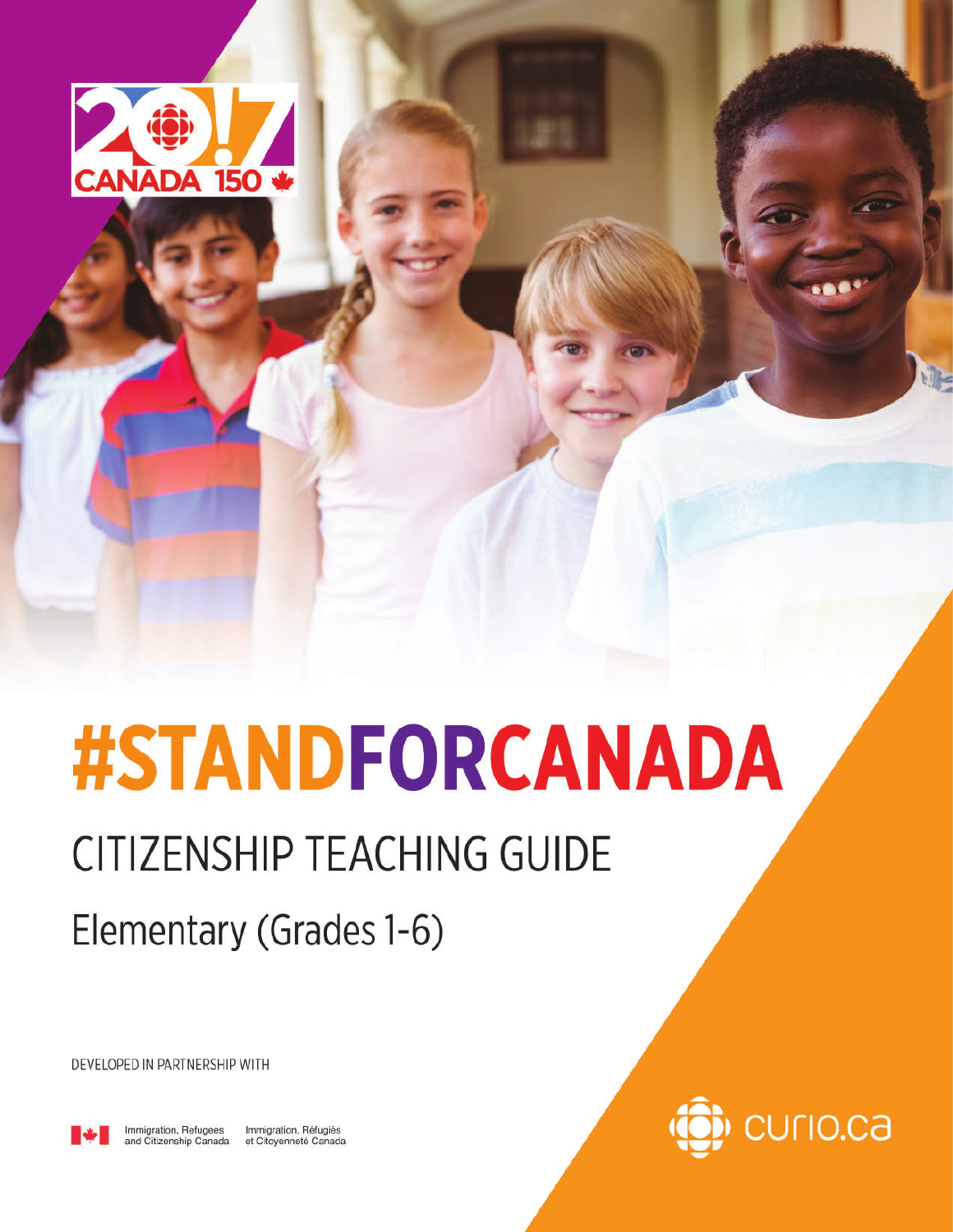### **Table of Contents**

#### **GUIDE CREDITS**

Elementary guide writer: Courtney White

Developed in partnership by:



Immigration, Refugees Immigration, Réfugiés<br>and Citizenship Canada et Citoyenneté Canada

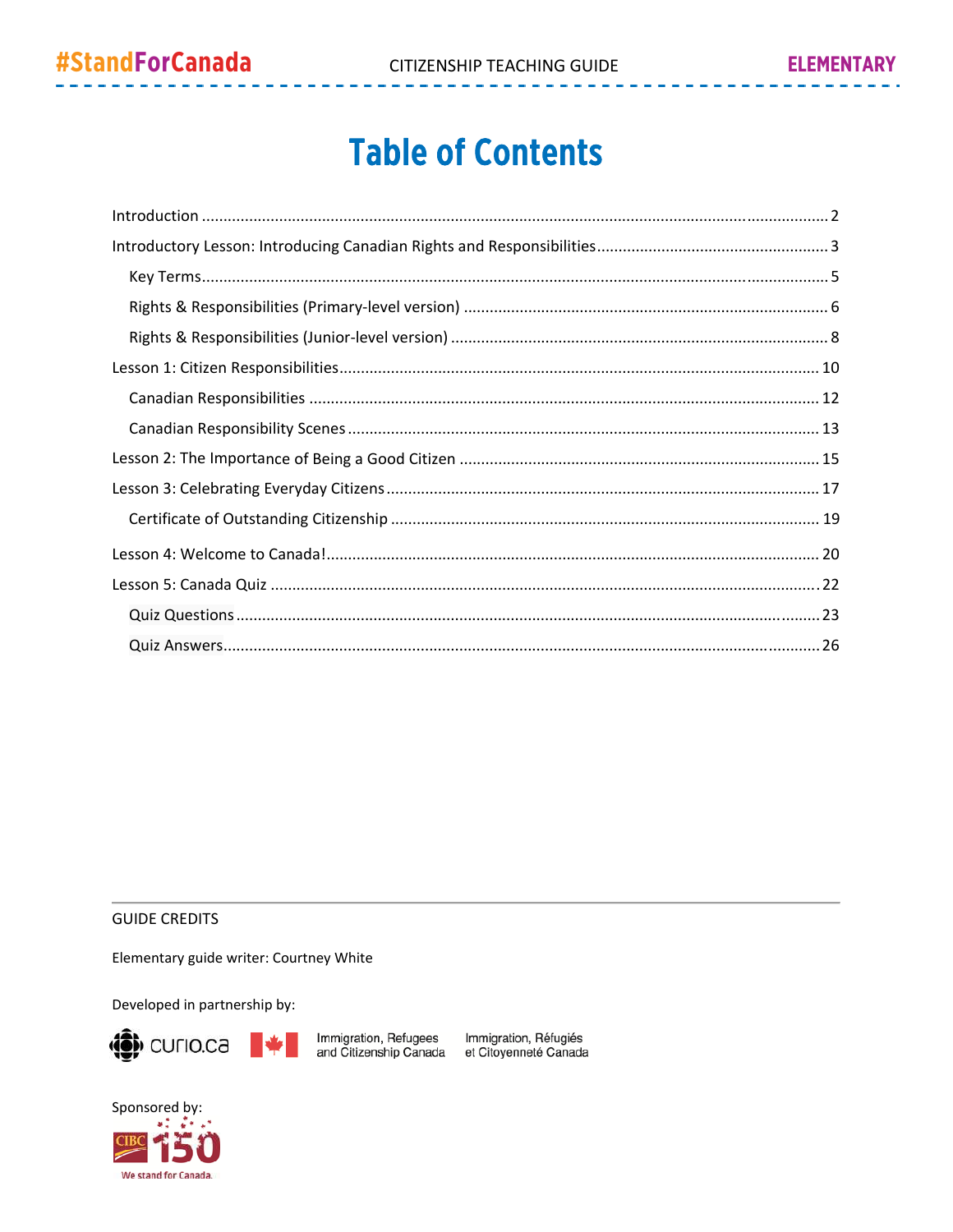### Introduction

What does it mean to be Canadian? How do we define ourselves on the global stage? These are questions that are not simple for anyone to answer, and it can seem like a large concept to tackle with elementary students, however when we think of Canada there are certain aspects of our lives that we know shape our communities. These lessons help your students to understand their rights and responsibilities as Canadian citizens, and encourage them to think about what they appreciate about our country such as individual freedoms, valuing multiculturalism, volunteerism, helping those in need, welcoming new citizens, taking care of the environment, and protecting Canada's heritage and culture.

#### Organization of Lessons

Each lesson is designed with consideration for grade and ability level, and the lessons are flexible in order to suit the needs of your students. Consideration has also been given in regards to what materials you may have available to you. Suggestions for Junior and Primary grades are outlined, as well as opportunities to integrate technology and read‐aloud books.

Each lesson contains the following:

- Key Concept: What the lesson focusses on
- Key Terms: New words your students may need defined
- Learning Goals: What you want students to understand by the end of the lesson
- Materials: Anything that is required to complete the lesson in-full
- Overview: A summary of the steps
- Steps: How to facilitate the lesson

#### Curriculum Connections

These lessons are easily connected to many areas of curriculum with a focus primarily on Social Studies, Visual Arts, Drama, and Language. Engaging students in these lessons is a wonderful way to encourage them to make connections to their local and national communities, and let them learn from one another's experiences. The knowledge they gain through these interactive activities will give them an appreciation for the role they can play in enriching Canada as participating citizens.

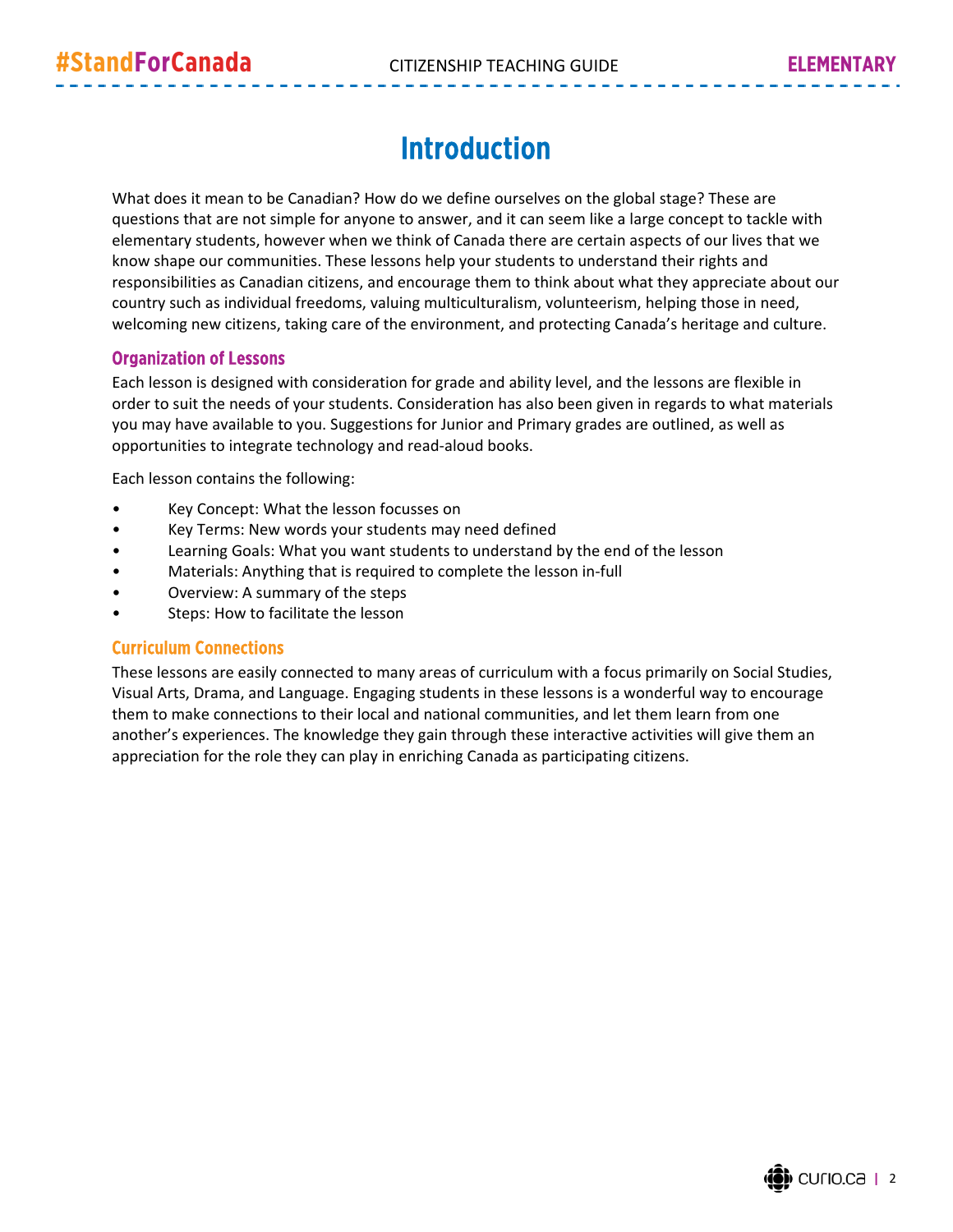#### Introductory Lesson: Introducing Canadian Rights and Responsibilities

Grades 1 to 6

#### Key Concept

This lesson will teach students the meaning of the term Citizen and what it means to have Rights and Responsibilities as a Canadian.

#### Key Terms

Citizen, Right, Responsibility, Heritage

#### Learning Goals

- Students understand what a citizen is
- Students know the difference between a Right and a Responsibility

#### **Overview**

Being a Canadian citizen involves maintaining and upholding rules and responsibilities so that we can live peacefully. Our core values as Canadians focus on respect. We work hard to ensure that Canadians respect themselves, each other, the environment, and the heritage of the nation. This lesson will teach students what it means to be a Canadian Citizen, and about their rights and responsibilities. Students will learn the difference between a right and a responsibility, and how these apply to them as young Canadians.

#### Suggested Read-Aloud Books

- *From Far and Wide: A Canadian Citizenship Scrapbook* by Jo Bannatyne‐Cugnet
- *Do Unto Otters: A Book About Manners* by Laurie Keller

#### Activity 1

Ask students "What does the word Citizen mean?"

Tell them to turn to an elbow‐partner (someone sitting near them) and discuss. Return to full group discussion and share answers, writing a few on the board if desired.

Repeat with the question "What is a *Canadian* citizen?" Ask students to create a definition with their elbow-partner, and have a few

#### Materials Needed

- Printed or copied Key Terms (provided)
- Printed or copied Rights and Responsibilities (provided)
- Blank Sheets of paper (primary only)
- Crayons, pencil crayons or markers (primary only)
- Chart paper
- Marker
- Tape, magnets or reusable adhesive putty

students share with the class. Next, reveal the definition below on a piece of chart paper.

#### *Canadian Citizen: Someone who is born in Canada, or who moves to Canada and receives a certificate of citizenship.*

Ask Students what Heritage means and allow them to discuss with an elbow partner. Return to full‐group discussion and share answers, then reveal the definition below on a piece of chart paper.

#### **Heritage***: Objects, buildings, talents, or traditions that are passed down and shared with a new generation of people*

Tell students that it is their Right to receive an education. Ask them what they think this means. After a few student suggestions, reveal the definition below for *Right* on a piece of chart paper.

#### *Right: Something that every person deserves, and that cannot be taken away from them.*

Ask students to take a few seconds to think of other things that are their Right as a Canadian citizen with an elbow‐partner.

Tell students that it is their *Responsibility t*o obey the law. Ask them what they think this means. After a few student suggestions, reveal the definition for *Responsibility* on another piece of chart paper.

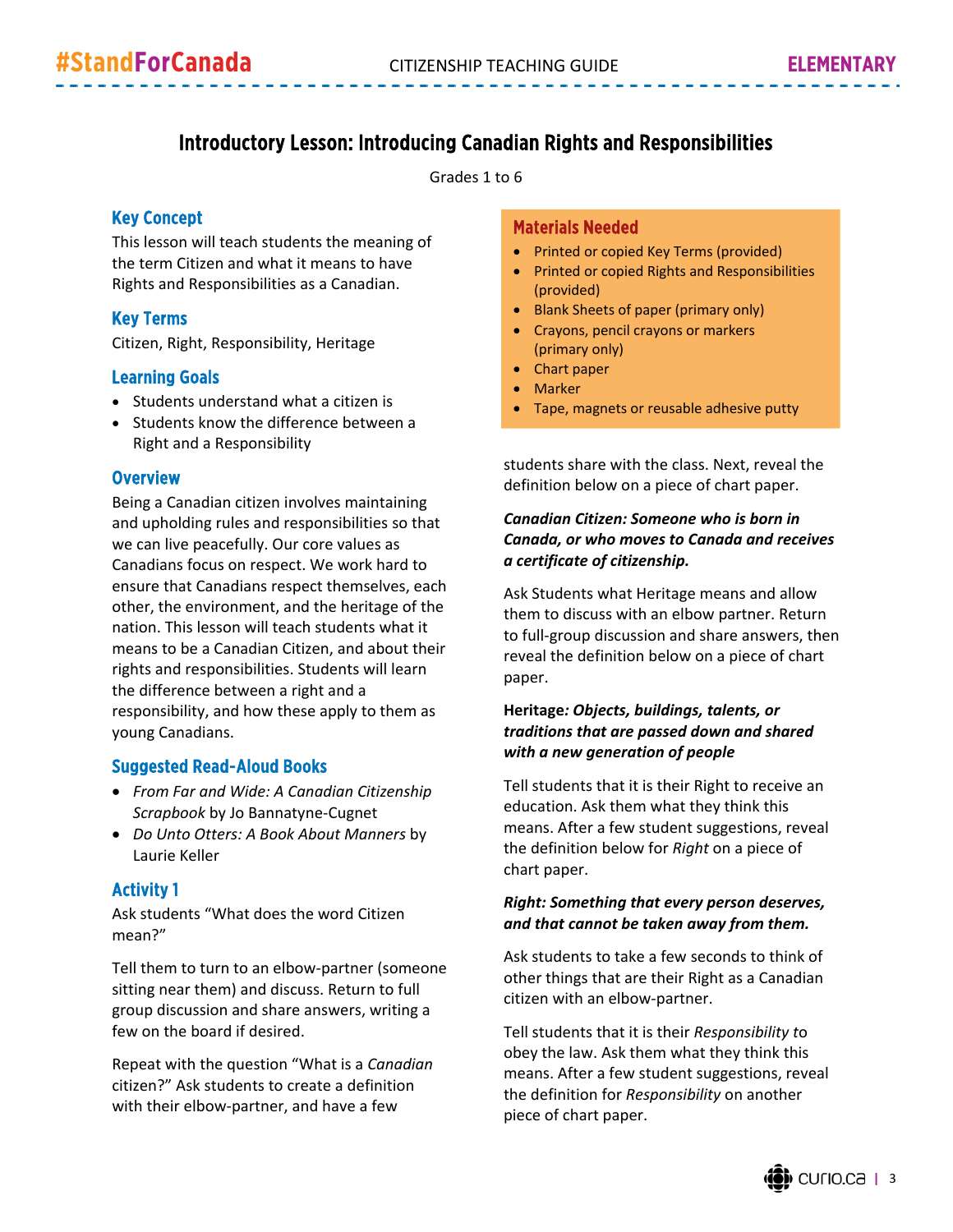#### *Responsibility: Something that is expected of you, and that benefits everyone.*

Ask students to take a few seconds to think of other things that are their Responsibility as a Canadian citizen and have them share with a partner or the class.

#### Activity 2

Split the class in half. One side is Team One and the other is Team Two. Print or copy the Key Terms provided, and give out copies to each team. Allow each team to read and study the definitions for a few minutes. Take away all definitions before beginning the game.

Begin the game by having someone from Team One go somewhere that they cannot hear the teacher. The teacher will then give Team One a key term from this lesson (Citizen, Right, Responsibility, or Heritage). Students on Team One must describe the word to their teammate without saying the actual word, and the student must guess the word correctly. After the teacher‐determined amount of time (likely 30 seconds) if the student has not guessed correctly then Team Two has the chance to make a guess and steal the point. If neither team guesses correctly, the word is revealed. Repeat these steps, alternating between teams.

#### Activity 3

#### **Junior:**

Print out (or copy out) the Rights and Responsibilities provided. Cut into slips to ensure each right or responsibility is on a separate slip of paper, and mix them up. Ask students to get into pairs or small groups, and then pass out slips to individuals or teams of two. They must read the paper, and then decide if it belongs on the Right or Responsibility chart paper. Allow a few minutes for students to mingle and encourage them to assist one another. Give students tape, magnets, or reusable adhesive putty so that slips placed incorrectly can be moved later.

#### **Primary:**

Label one side of the room RIGHT and the other side RESPONSIBILITY. The teacher stands in the middle of the room and reads examples at random from the Rights and Responsibilities List provided. The students have to decide if what the teacher said was a right or a responsibility, and they travel to that side of the room. The teacher then reveals if it is a right or a responsibility. If many students get one incorrect, check for understanding by repeating it again later in the game to see if they now go to the correct side.

#### Consolidation

#### **Junior:**

Give students a minute to view the papers. Referring back to the definitions, discuss as a class which sentences are Rights and which are Responsibilities. Invite students who spot errors to come up and move the slip of paper, explaining how they know where it belongs. Discuss ones that you think were tricky, and ask the students how they know it is a right or responsibility.

#### **Primary:**

Give students blank paper and ask them to draw an example of a Right or Responsibility that they learned in this lesson.

Ensure that the definitions for Citizen, Right, and Responsibility are posted in your classroom so students can refer to them in future lessons. Visuals with the definitions, such as illustrations or printed photos, are encouraged.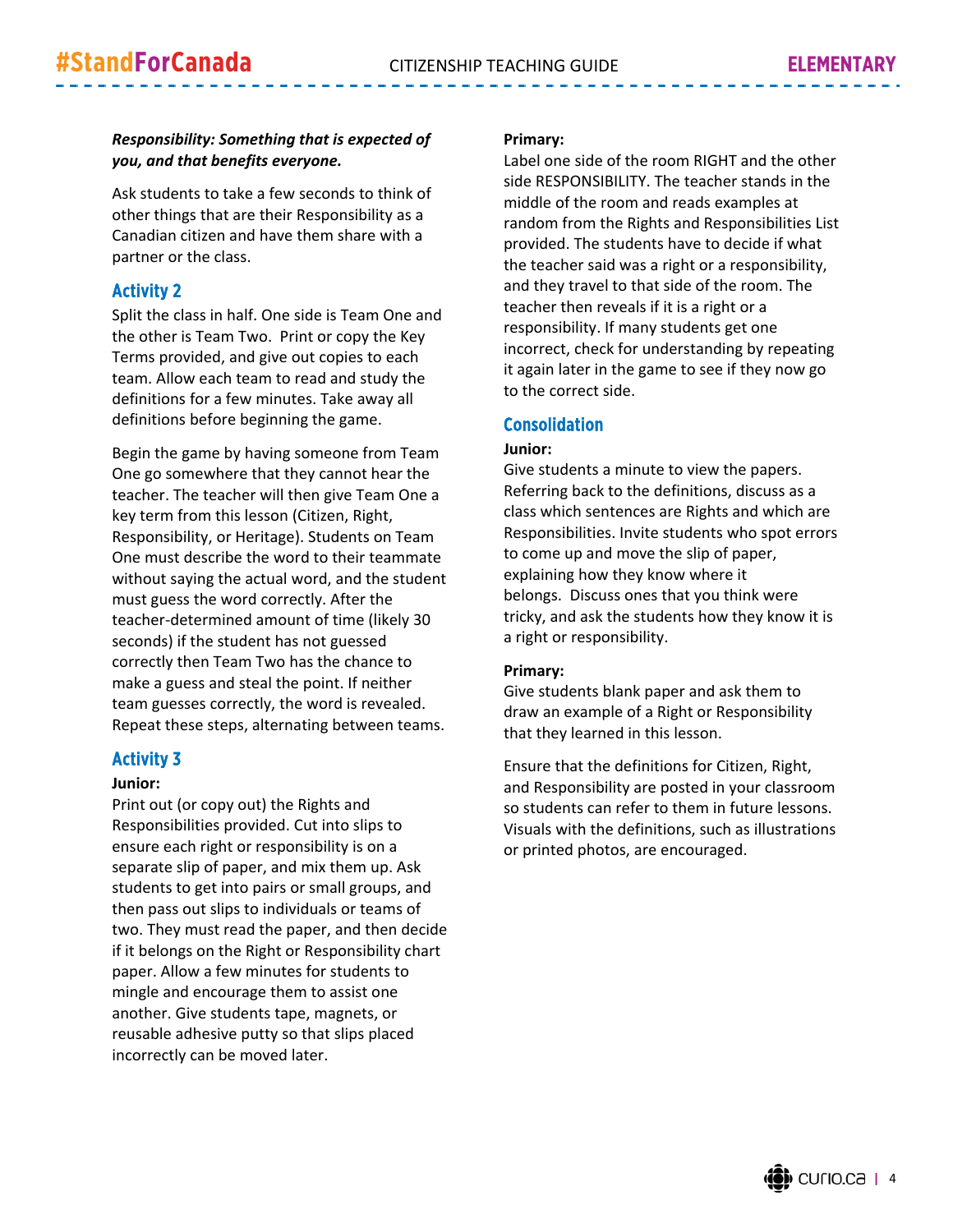### Key Terms

**Canadian Citizen**: Someone who is born in Canada, or who moves to Canada and receives a certificate of citizenship.

**Right**: Something that every person deserves, and that cannot be taken away from them.

**Responsibility**: Something that is expected of you, and that benefits everyone.

**Heritage**: Objects, buildings, talents or traditions that are passed down and shared with a new generation of people

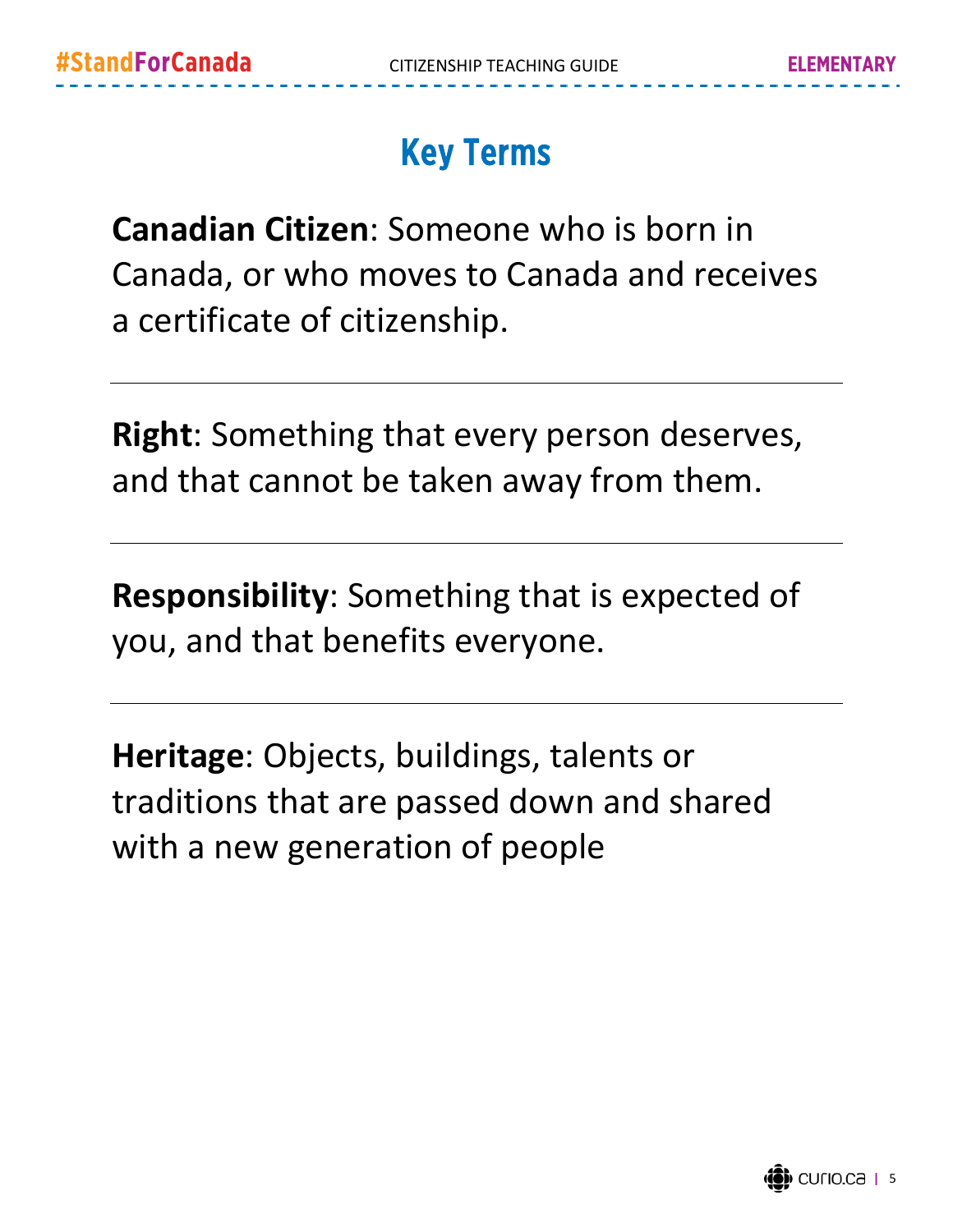Rights \*Primary-level version

- . To go to school
- . To equality
- To be free and feel safe
- . To move and live in any province or territory in Canada
- . To practice your religion
- To have Aboriginal treaties respected
- To have your own thoughts and opinions
- . To practice your culture

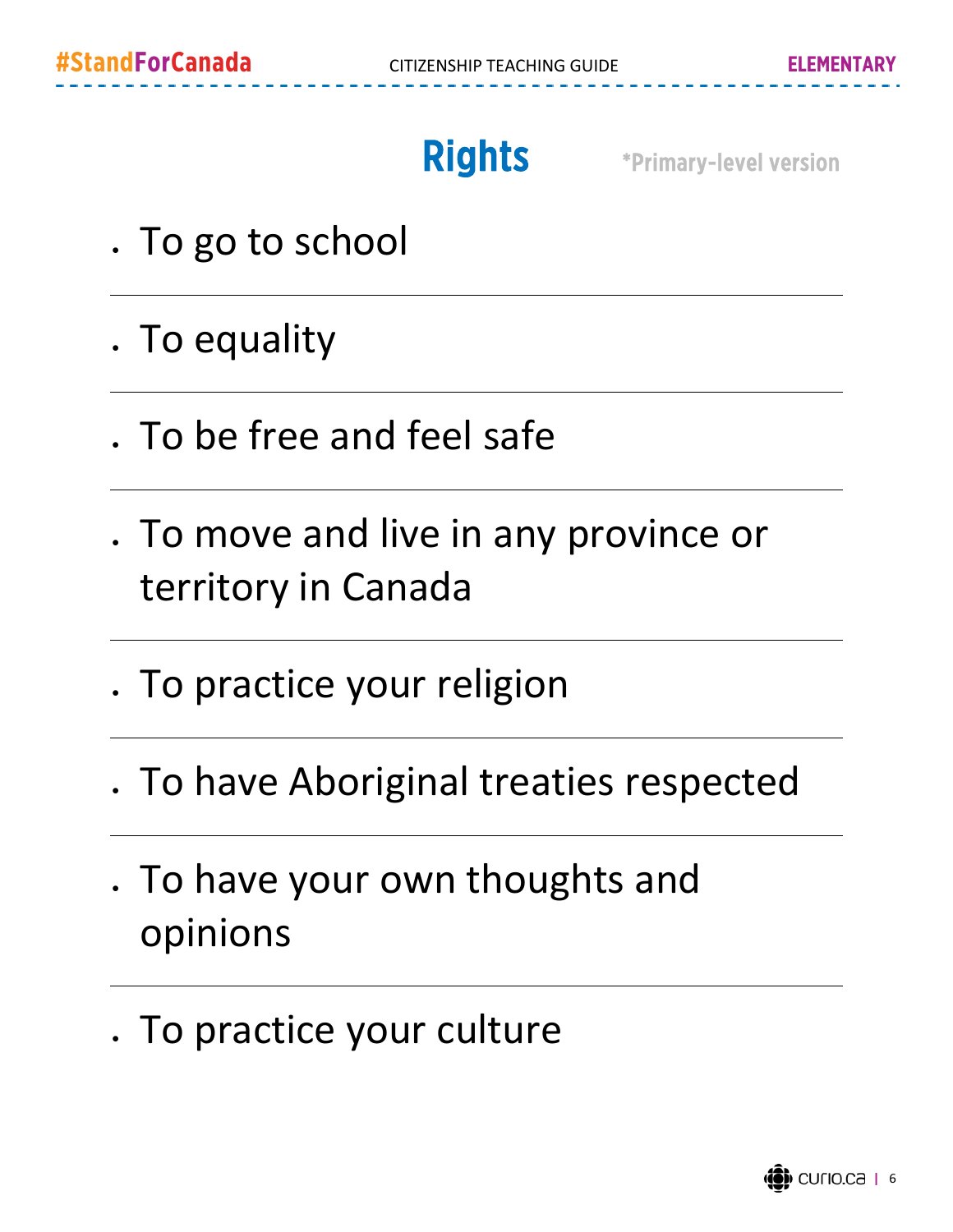# Responsibilities \*Primary-level version

- To help people in your community
- . To obey the law
- . To protect Canada's heritage
- To take care of the environment
- To be responsible
- To respect the rights and freedoms of others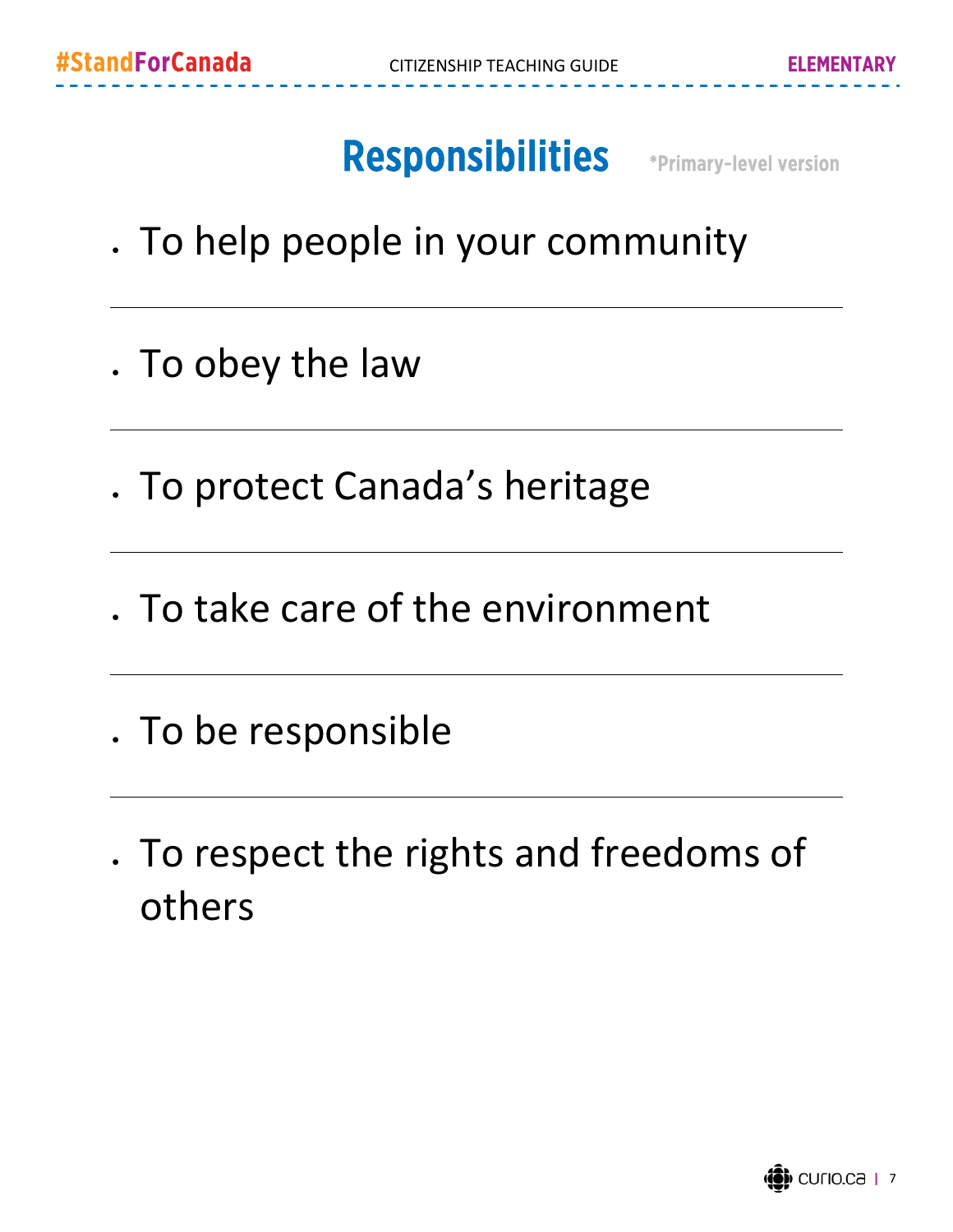Rights **\*Junior-level version** 

- To go to school
- To equality
- To freedom and safety
- To move and live in any province or territory in Canada
- To vote in elections
- To freedom of conscience and religion
- To have Aboriginal treaties respected and upheld
- To freedom of thought, belief, opinion, and expression
- To practice your culture

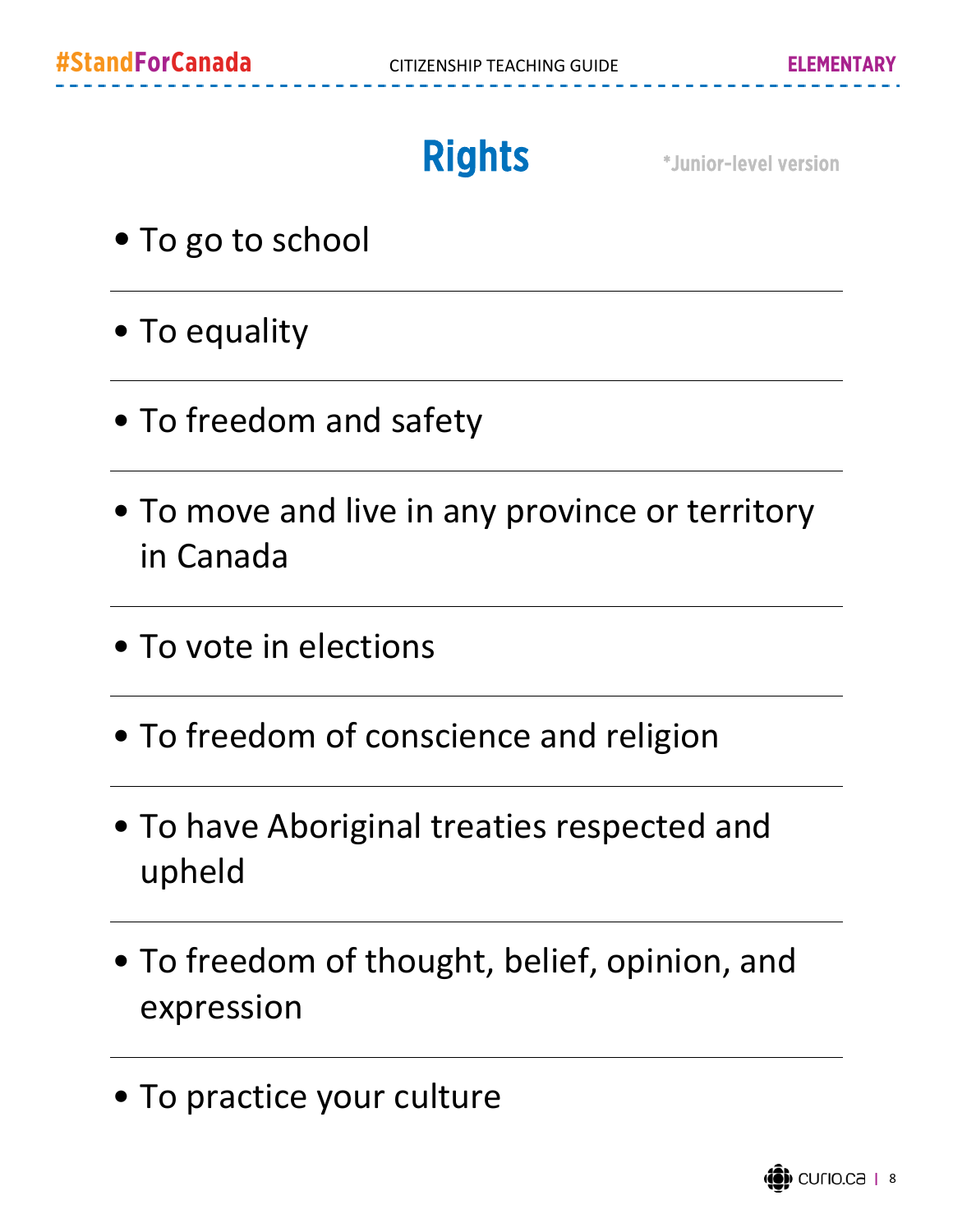# Responsibilities **\*Junior-level version**

- To help others in your community
- To obey the law
- To vote in elections when you are 18 or older
- To protect Canada's heritage, such as cultural and architectural heritage
- To protect Canada's environment by avoiding waste and pollution
- To take responsibility for oneself and one's family
- To respect the rights and freedoms of others

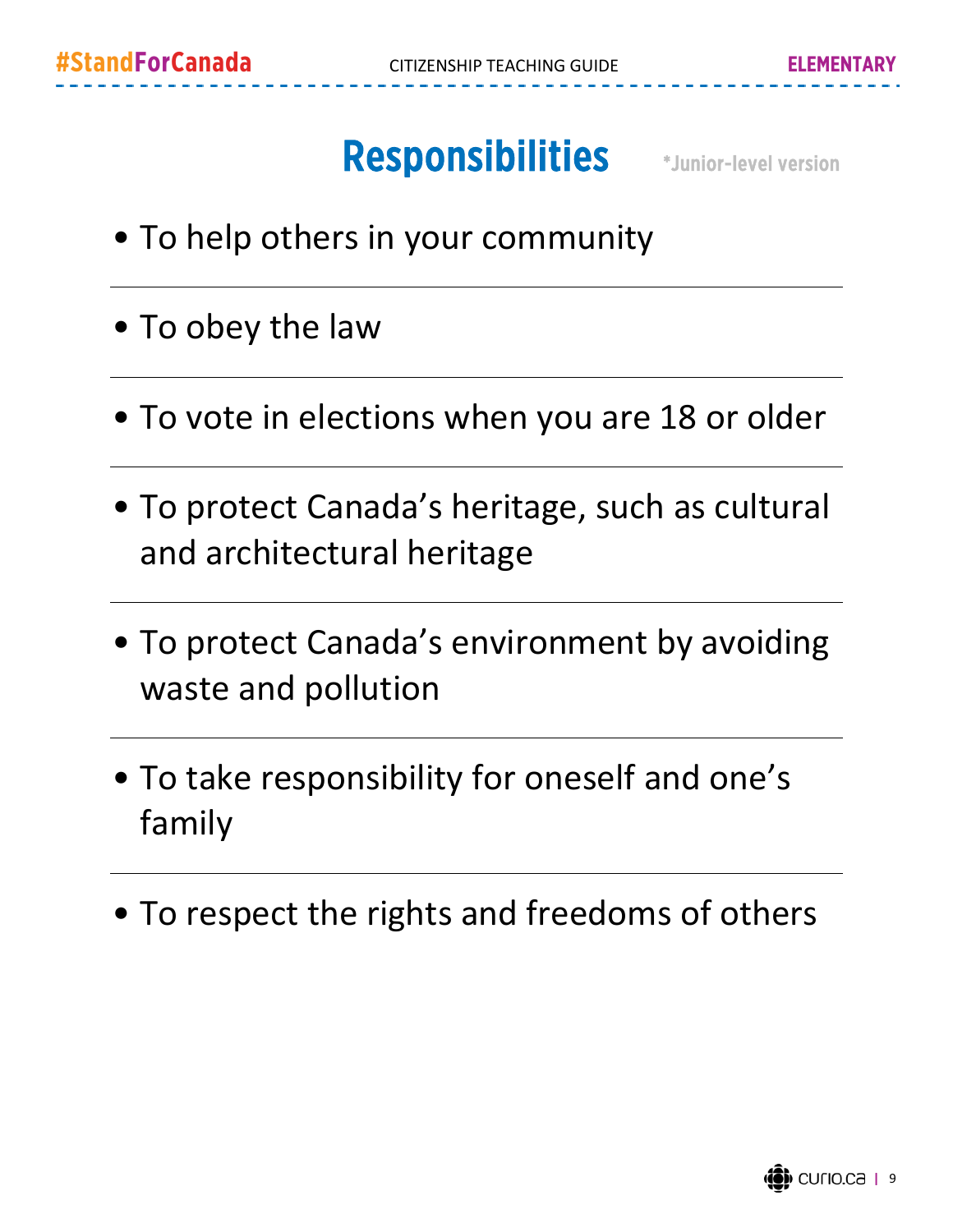#### Lesson 1: Citizen Responsibilities

Grades 1 to 6

#### Key Concept

How does one define being a Canadian? Citizenship is not an easy concept for everyone to grasp. The purpose of this activity is to provide a better understanding of what it means to be a citizen through exploring the responsibilities of citizens. The students will be asked to demonstrate, through a skit or puppet show, the core responsibilities of being a Canadian citizen.

#### Key Terms

Responsibility, Scene, Jury

#### Learning Goals

- Students can explain what Canadian responsibilities mean to them in their lives
- Students can give examples of how to uphold Canadian responsibilities

#### **Overview**

Students will begin by exploring a list of Canadian Responsibilities. Next, students will perform a skit or a puppet show to demonstrate a responsibility in action.

#### Minds On

#### **Primary:**

Give each student a piece of paper with one of the responsibilities written at the top (e.g. Helping Others in the Community). Ask students to draw what that responsibility means to them, and include a sentence if possible. Have a sharing circle and discuss the responsibilities together.

#### **Junior:**

Post the Responsibilities and definitions around the room. Have students get into small groups and have each group stand at one of the stations. At each station, students discuss why the responsibility is important to being an outstanding citizen and what it means to them in their lives. Give students about two minutes, then have the students rotate clockwise,

#### Materials Needed

- Markers, paper, felt material and other craft supplies for puppet making (Primary Only)
- Popsicle sticks (Primary Only)
- Crayons or pencil crayons (Primary Only)
- Pencils and paper
- Canadian Responsibilities List (provided)
- Canadian Responsibilities Scenes (provided)

repeating this at each station. Reconvene as a class and have students share what they discussed.

#### Responsibility in Action

#### **Primary:**

- 1. Students split into small groups and the teacher assigns each group a Responsibility. Teachers can use the scenes provided, or have students create their own scenes.
- 2. Ask students to demonstrate the scene in a puppet show, allowing each group to choose an appropriate ending that demonstrates the characters being good citizens.
- 3. Students can create their puppets using classroom craft supplies such as Popsicle sticks, paper, markers, felt material, etc.
- 4. After creating the puppets, allow time for the students to practice their scenes, then have each group present their scenes to the class.
- 5. After the scene, ask the student audience to volunteer two Stars (things they liked about the scene) and one Wish (what could be improved for next time).

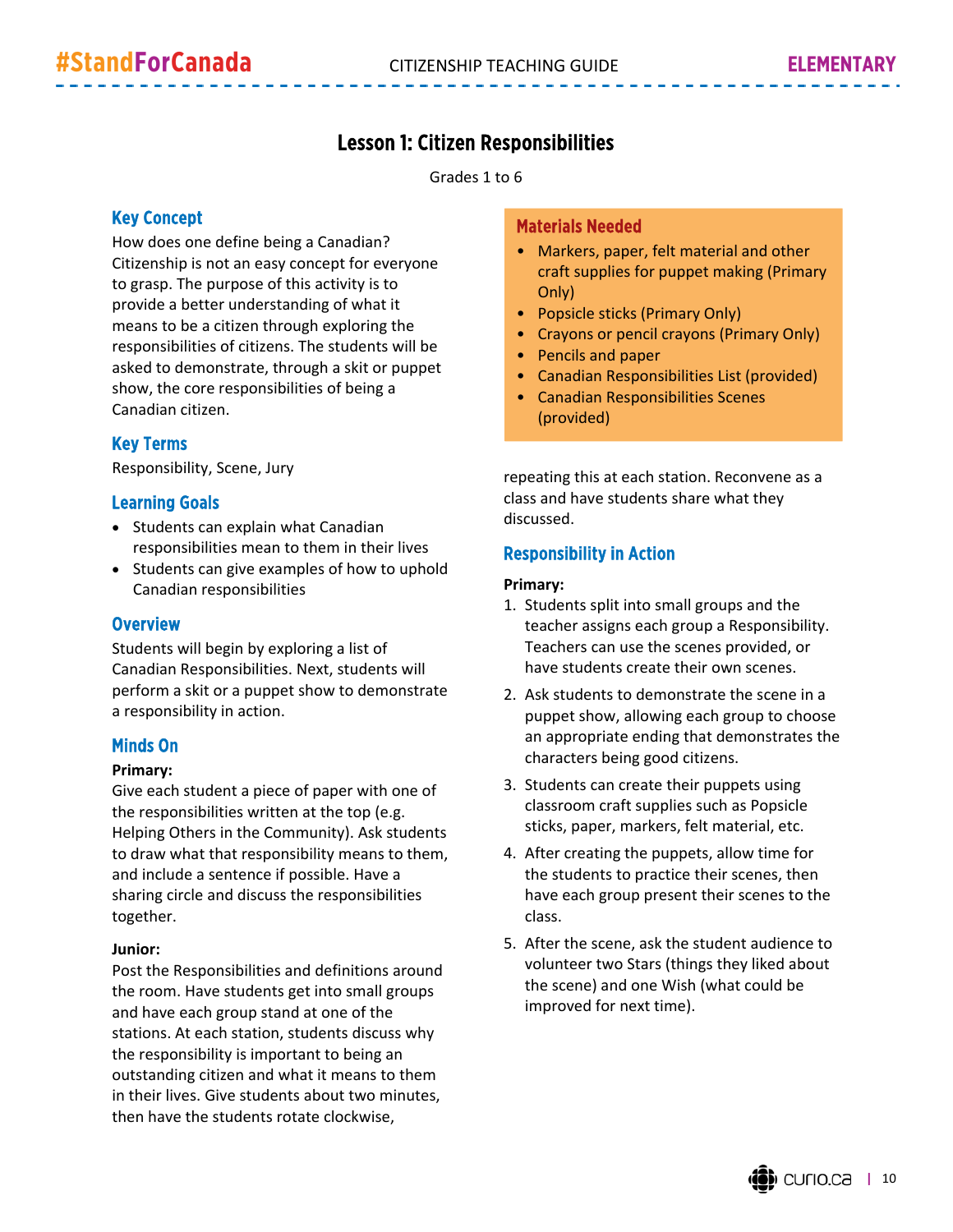#### Responsibility in Action, continued…

#### **Junior:**

- 1. In their small groups, have each team pick a Responsibility Scene from the list, or create their own.
- 2. In the form of a skit, students demonstrate what this responsibility looks like in action. Ensure that groups creating their own scenes have themes that relate back to a Responsibility from the list. Encourage students to use a pencil and paper to write out their ideas.
- 3. The students start acting out the scene, then it will come to a point where the characters need to make a choice.
- 4. A student from the group "presses pause" and poses a question to the class. The class has to decide how the scene should end, choosing an ending that demonstrates the characters being good citizens. The cast must then improvise to perform this ending.
- 5. After the scene, ask the student audience to volunteer two Stars (things they liked about the scene) and one Wish (what could be improved for next time).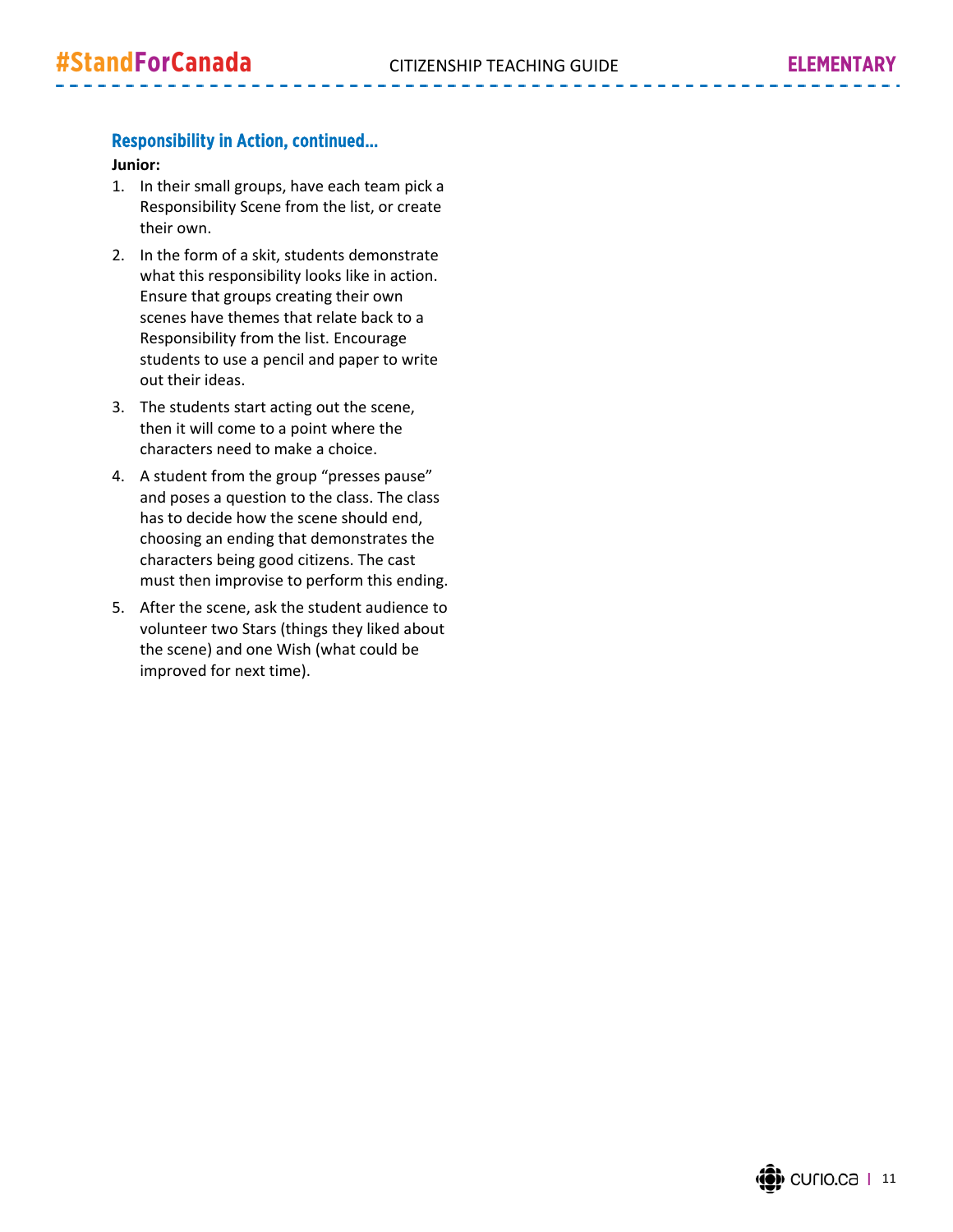### Canadian Responsibilities

Obeying the law — All Canadians are expected to obey the law. This means following the rules and doing the right thing even when it is difficult.

Taking Responsibility for Oneself and One's Family — Taking care of one's family and working hard in keeping with one's abilities are important Canadian values. As young citizens, you can help your family and friends by offering your help and support at home, at school, and in the community. Working hard makes us feel proud and respected, and helps the country run smoothly.

Helping Others in the Community - Millions of volunteers give their time to help others, without being paid. Helping people in need, helping at school or community groups, volunteering at a food bank or other charity, or assisting newcomers to Canada, are all great ways to help the community. Volunteering teaches us new skills and helps us to make new friends.

Protecting and Enjoying our Heritage and Environment — Every citizen can help Canada by avoiding waste and pollution. All citizens are expected to respect and protect the natural environment. Citizens are also expected to protect our cultural and architectural heritage.

### *OPTIONAL (Junior Level Only):*

Voting in elections — The right to vote comes with a responsibility to vote in federal, provincial or territorial and local elections.

Serving on a jury — When called to do so, Canadians are legally required to serve on a jury. This means that you listen to evidence and help the courts decide if a person is guilty or not guilty of a crime. Juries are important because they are unbiased, which means they are fair and should treat people equally. Only people who are over the age of 18 are asked to serve on a jury.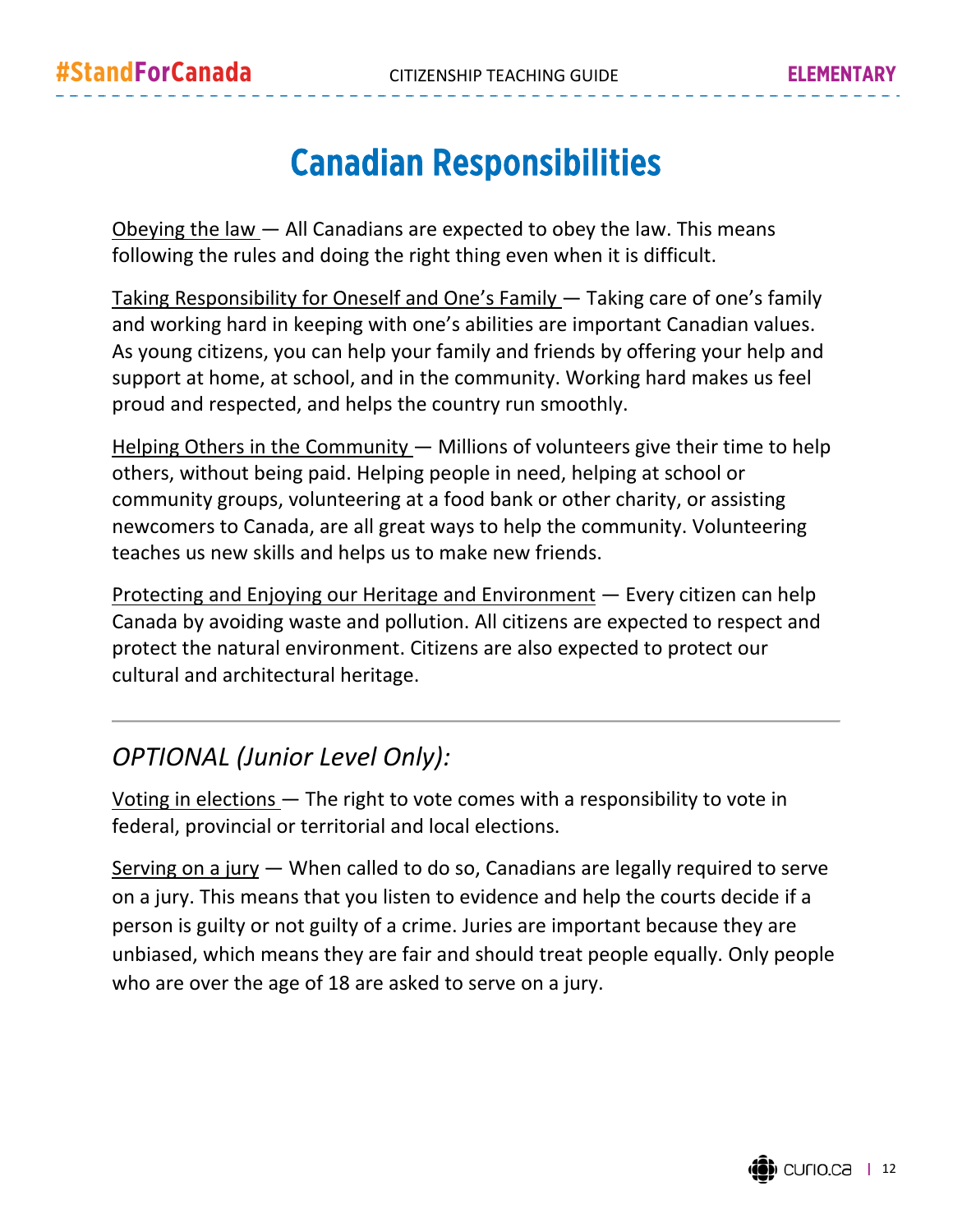### Canadian Responsibility Scenes

#### #1 – Obeying the Law

Scene: Ryan and his friends are playing in their neighbourhood. One of his friends pulls out a permanent marker and suggests it would be funny to write bad words on the play structure at the park. He takes off the cap and starts walking towards the play structure.

#### **\*PAUSE\***

Question for the audience: What do you think Ryan should do?

#### **\*REWIND\***

Students change the scene to what a good citizen should do.

#### #2 – Helping Others in the Community

Scene: The bell rings signalling the school day is over and the students start heading to their buses. Emma notices that a new student in her class, who recently came to Canada from Syria, looks upset and confused. She realizes that he does not remember which bus he takes to get home.

#### **\*PAUSE\***

Question for the audience: What do you think Emma should do?

#### **\*REWIND\***

Students change the scene to what a good citizen should do.

#### #3 – Taking Responsibility for Oneself and One's Family

Scene: Talia's father has a lot of chores to do before he leaves for work. He asks Talia to help her little brother with his homework. Talia does not think this will be much fun, and tells her father she doesn't want to help.

#### **\*PAUSE\***

Question for the audience: What should Talia do?

#### **\*REWIND\***

Students change the scene to what a good citizen should do.

#### #4 - Protecting and Enjoying Our Heritage and Environment

Scene: A group of friends are eating snacks at a park. When they are finished, they have a lot of garbage. They don't see a garbage can, so they leave their trash on the ground.

#### **\*PAUSE\***

Question to the audience: What should the group of friends do?

#### **\*REWIND\***

Students change the scene to what a good citizen should do.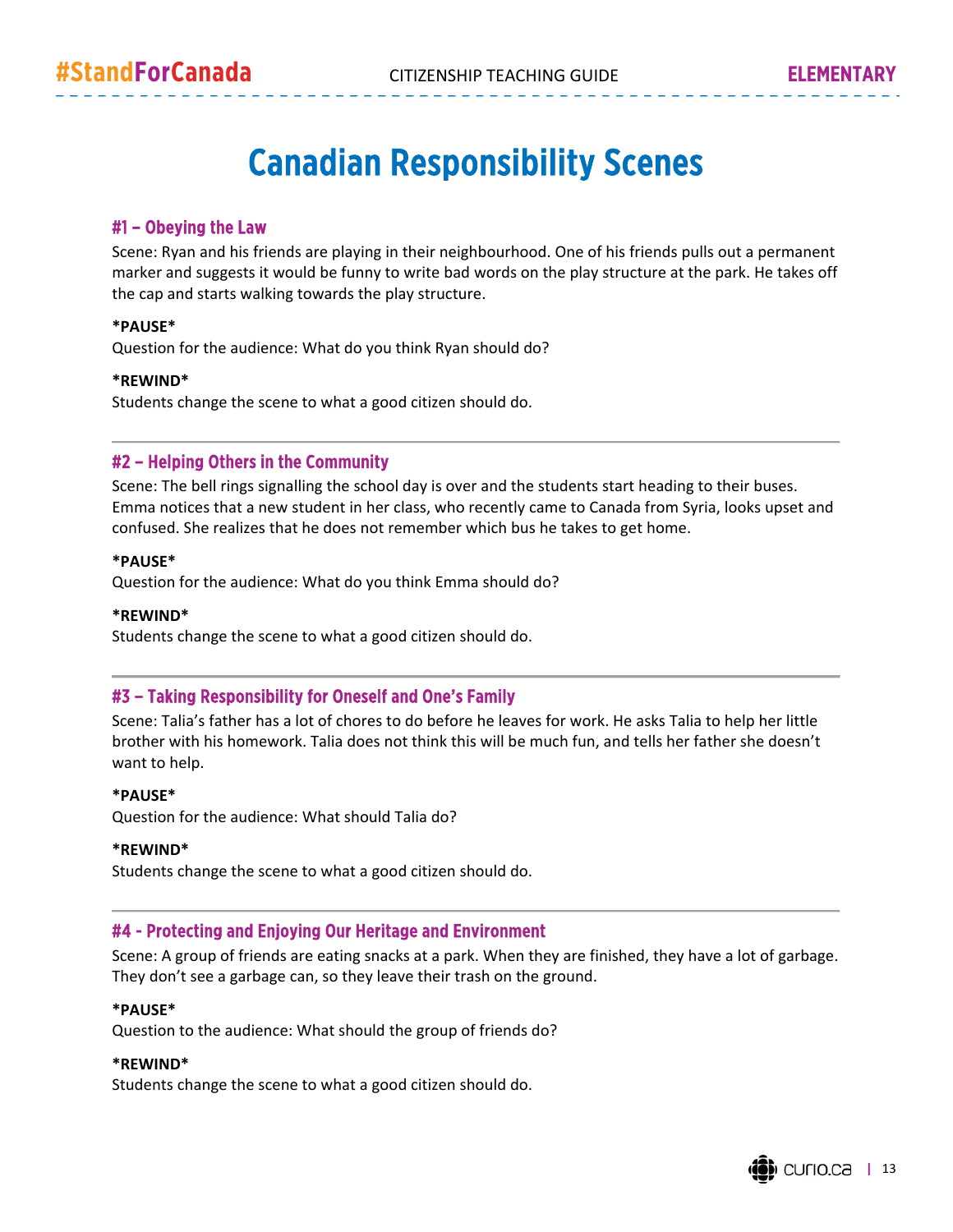. . . . . . . . . . . . .

### *OPTIONAL (Junior Level Only):*

#### #5 – Voting in Elections

Scene: It is Election Day in Canada. Ali and his uncle are talking to Ali's elderly neighbour. The neighbour tells him he is not going to vote, because his voting location seems too far away.

#### **\*PAUSE\***

Question for audience: What could Ali do to help his neighbour?

#### **\*REWIND\***

Students change the scene to what a good citizen should do.

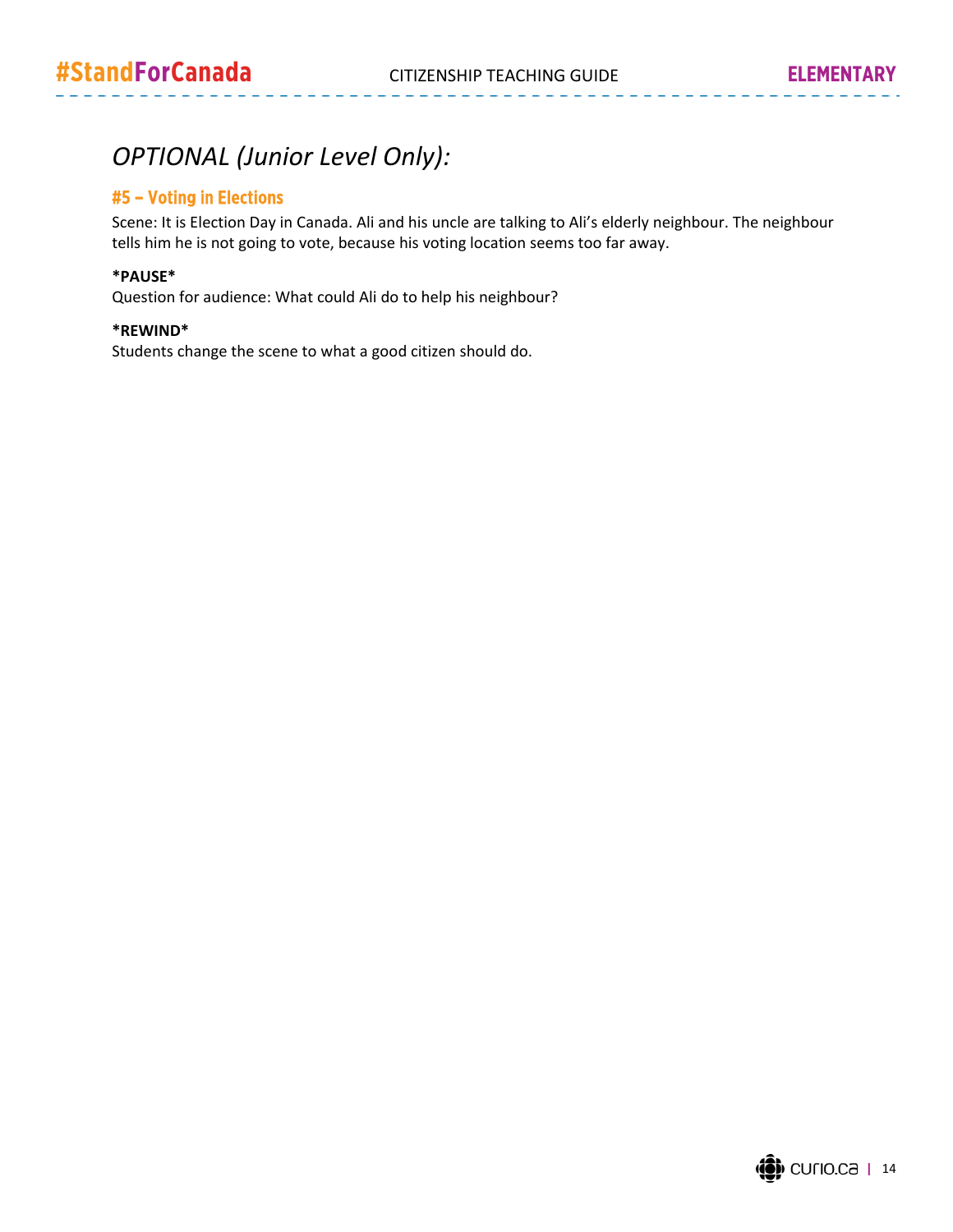### Lesson 2: The Importance of Being a Good Citizen

Grades 1 to 6

#### Key Concept

Everyone should aim to be a good citizen, but for newly arrived immigrants, what does this mean? What are the qualities and actions of a good citizen? What are some challenges that newcomers to Canada may face? This activity's purpose is to raise awareness about the importance of being a good Canadian citizen by encouraging newcomers to invest themselves in Canadian society, and for other young Canadians to support them. It reminds students that good citizens are kind, respectful, inclusive, and helpful.

#### Key Terms

Citizen, Responsibility, Newcomer, Advertisement

#### Learning Goals

- Students know qualities associated with a good citizen
- Students can name actions of a good citizen
- Students understand the value of being an involved citizen

#### **Overview**

Class discusses what the qualities of a good citizen are. Students then expand on this idea by using a list of actions that demonstrate being a good citizen, and giving examples of where they see these in their lives. Next, students design an advertisement that underlines the importance of being a good Canadian citizen.

#### Minds On

Get the students thinking about what qualities we often see in people who are acting as good citizens. Possible read‐aloud books include:

- *Franklin's Neighbourhood by* Paulette Bourgeois
- *Kindnessis Cooler Mrs. Ruler* by Margery Cuyler
- *What Doesit Mean to Be Kind?* by Rana DiOrio
- *Ordinary Mary's Extraordinary Deed* by Emily Pearson

#### Materials Needed

- Whiteboard/chalkboard
- Chart paper
- Markers
- Pencil crayons/crayons/paint
- Paper and pencils
- Sticky notes

#### What Makes a Good Citizen?

Draw a Mind Map on the board, with the words Good Citizen in the middle. Ask students what qualities they think they would see in someone who is a good citizen. Add their answers to the mind map.

For example:

After creating the Mind Map, discuss how these traits and qualities can be seen in our actions. Next, post the actions of a good citizen (below).



Feel free to consult the students and add other actions based on the Mind Map of qualities that you have created together, or other units you have been discussing in class, such as honoring Aboriginal rights and traditions. Read the actions aloud.

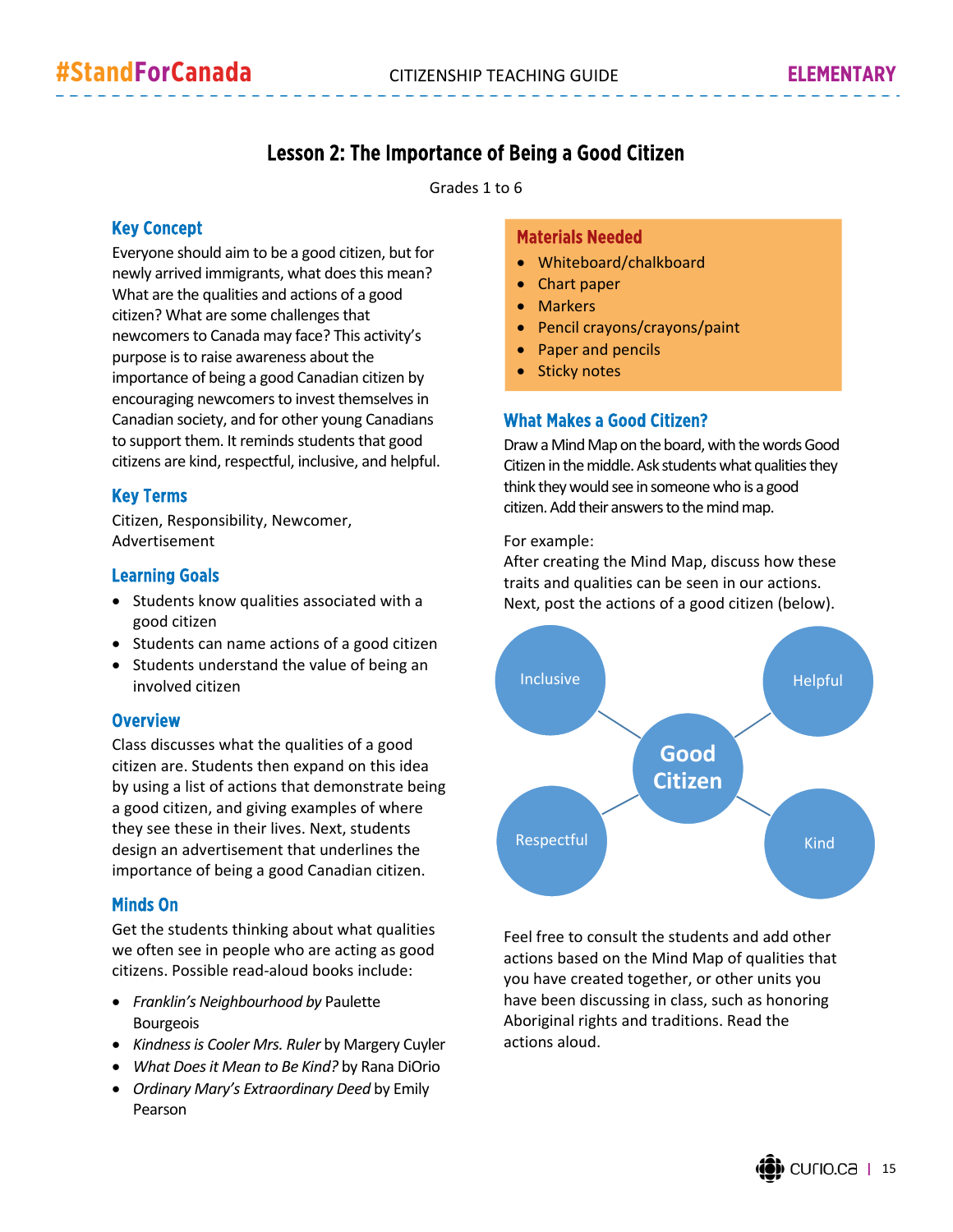#### Actions of a Good Citizen

- Volunteering
- Helping those in need
- Following the rules and laws
- Welcoming new citizens
- Taking care of the environment

Next, students will think of examples of how they or the people in their lives demonstrate these actions.

#### **Primary:**

Post the Responsibilities around the room on chart paper with the word written in the middle. Point to each of them and read it aloud. Have students travel around the room writing words or drawing illustrations on the papers to show what they know about the actions of a good citizen. Reconvene as a group and discuss the results.

#### **Junior:**

Separate students into groups. Each group takes one of the Actions (e.g. Volunteering), and makes a Mind Map on chart paper with examples they see in their lives. Including illustrations is encouraged.



Students post their Mind Maps around the room. Using a Carousel method, have the students stay in their groups and rotate them through the Mind Map stations. Give the students time to read the other maps and encourage them to add more examples to the maps of their peers at each station. Reconvene as a group and discuss the results.

#### Demonstrating Knowledge

Independently or in pairs, students demonstrate their understanding through an advertisement that includes an illustration, drawing, or painting, and a slogan or catchphrase showing how people can participate as good citizens in Canadian society. Model an example to the class first.

**Primary example**: Drawing of students cleaning up their community park.

**Junior example**: Drawing of students running in the Terry Fox Run and a slogan such as "Be a good sport and volunteer at the Terry Fox Run!"

Create a checklist with students that they can refer to in order to ensure that they are including all of your necessary requirements on their advertisement (i.e. neat, colourful and free from spelling errors).

#### Consolidation

Have all students post their posters around the room. To present, have half the class stand beside their piece while other half browses and asks questions about the posters. After a few minutes, have them switch roles.

For juniors, pass out sticky notes and encourage them to write what they like most about the posters and stick the note beside it.

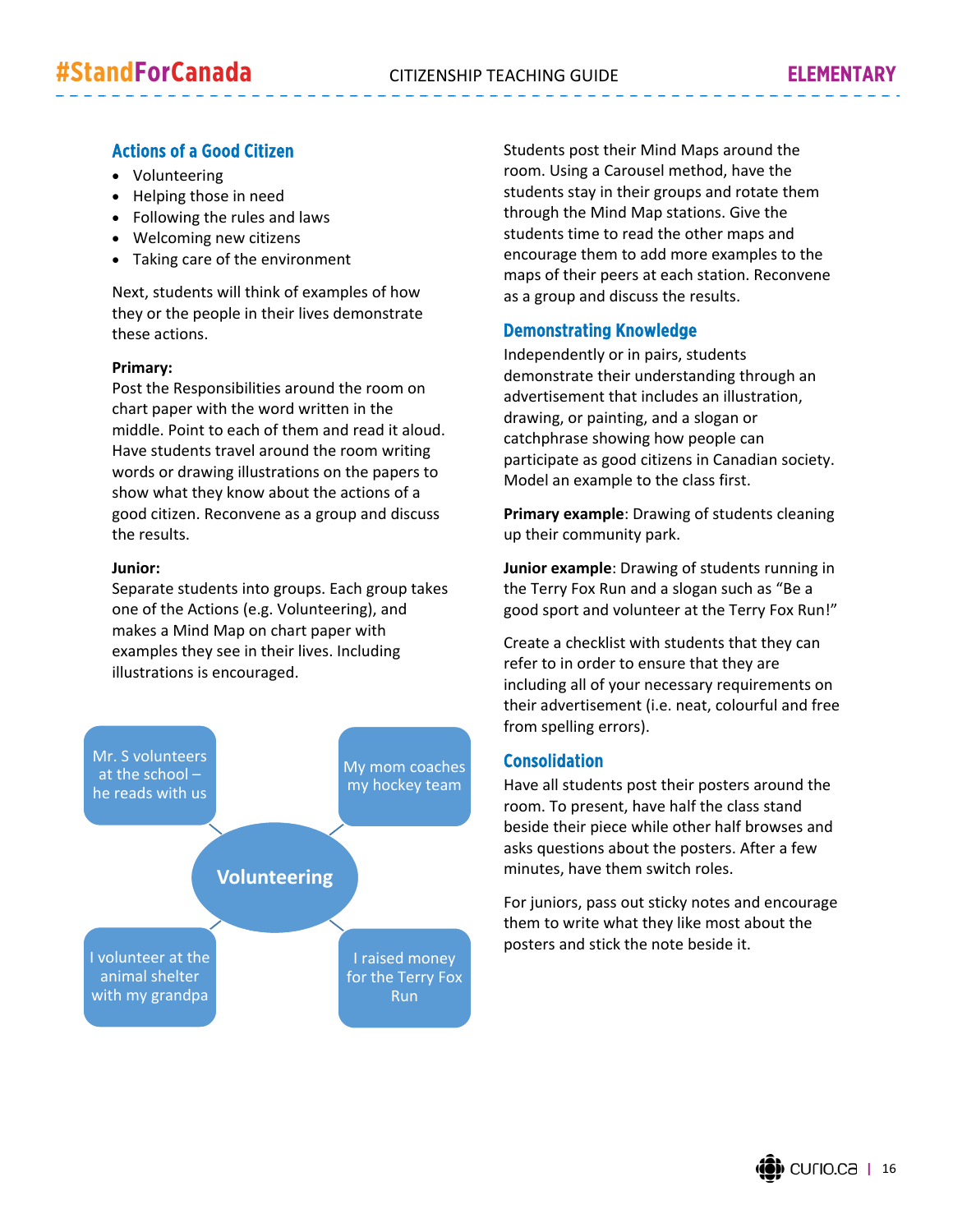### Lesson 3: Celebrating Everyday Citizens

Grades 1 to 6

#### Key Concept

Canada is filled with outstanding citizens who help to make our country wonderful. Sometimes, in our busy lives, we forget to take a moment and recognize these people for their contributions and to thank them for the time and effort they put into enriching the lives of Canadians. This activity aims to recognize citizens who set a good example for all other members of society, and gives students the chance to celebrate those who make a difference in Canada.

#### Key Terms

Outstanding, Certificate

#### Learning Goals

- Students know characteristics of outstanding citizens
- Students see value in acknowledging outstanding citizens

#### **Overview**

Each student receives a blank page to create their Outstanding Citizen Certificate. The goal is to find someone worthy of being honoured as an outstanding citizen. After creating the certificate, the student must explain why they chose that particular person. The teacher can invite students to explore off of the beaten path to find exceptional people and not just a close relative.

#### Steps

In this lesson you will use the Actions of a Good Citizen below.

#### Actions of a Good Citizen

- **Volunteering**
- **Helping those in need**
- **Following the rules and laws**
- **Welcoming new citizens**
- **Taking care of the environment**

#### Materials Needed

- Sticky notes
- White paper
- Crayons, pencil crayons, markers
- Pencils
- Black marker
- Certificate of Appreciation (provided)

Post these actions for the class to see. Give students sticky notes and ask them to write the names of people in their lives who do these actions and stick the note beside the action. After a few minutes, discuss the examples as a group. Talk about why we should be thankful for the work of these citizens by presenting *What If* scenarios (e.g. What if no adults offered to coach your sports team? What if nobody volunteered to run breakfast club at school?). For junior students, continue this activity by asking them to look outside of their local community and to think of outstanding citizens at the provincial/territorial and national level. Some examples are David Suzuki, Roméo Dallaire, Terry Fox, or Marc and Craig Kielburger.

Next, explain to students that these outstanding citizens deserve to be recognized for their hard work, and today they will create an Outstanding Citizen Certificate for them. Show students examples of certificates. Discuss where they have seen certificates before (e.g. school assemblies, sports awards, classroom awards).

Students will choose someone who they believe to be an outstanding citizen and create a personalized certificate for them. If you previously facilitated *Lesson 2: The Importance of Being a Good Citizen* encourage students to use the advertisements they made for inspiration as well.

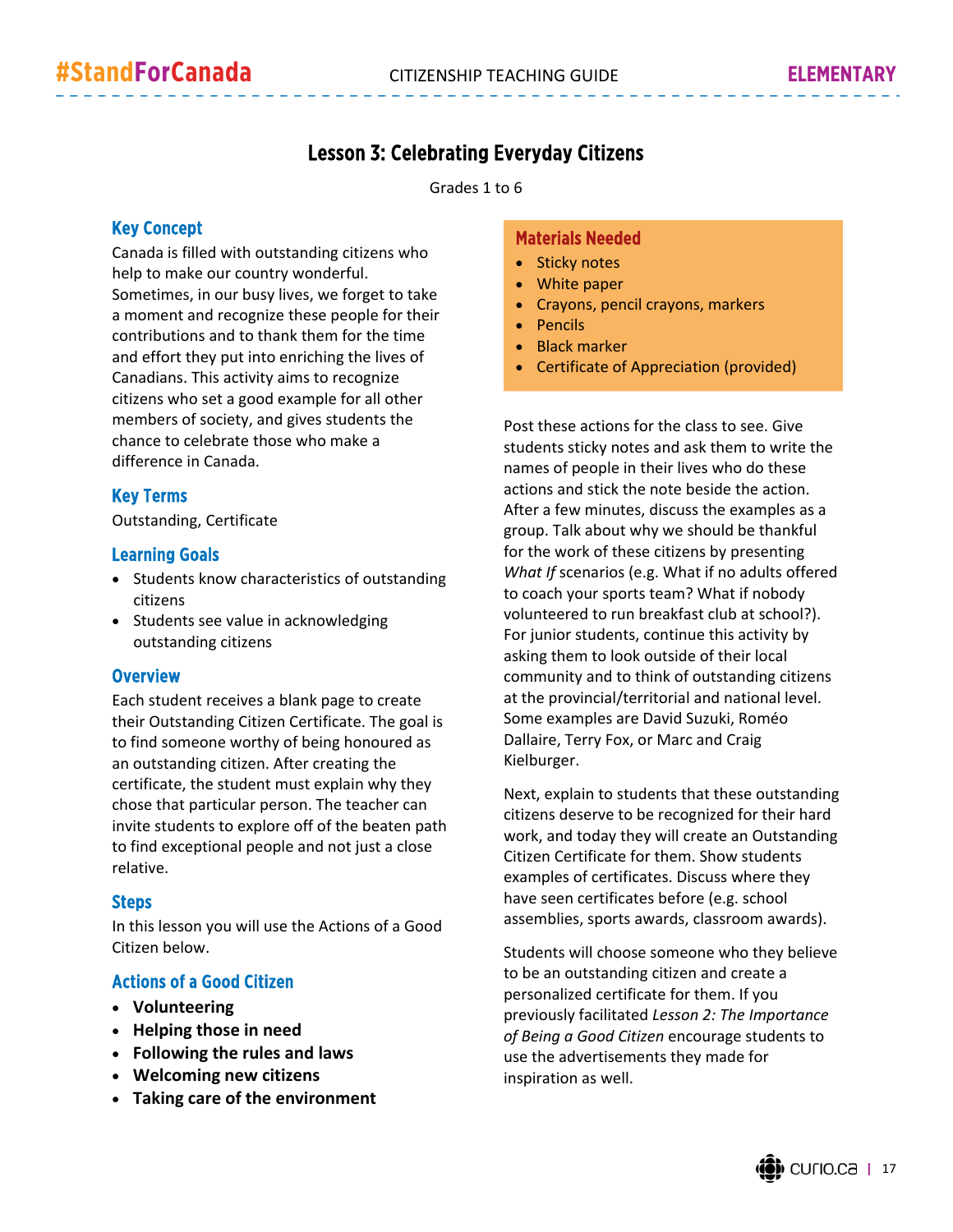. . . . . . .

#### **Activity**

Each student creates a Certificate of Appreciation for their outstanding citizen, referring to the examples the teacher has shown for inspiration. Encourage them to personalize the certificate.

#### Consolidation

Have students verbally, or in a few written sentences, explain why they chose this person as an outstanding citizen.

#### Extension Activity

With the assistance and approval of the school administration, arrange to have the students present these certificates to the local outstanding citizens they have chosen. Students can invite the citizens to the school for a presentation of the certificates. Students who created certificates for citizens who may not be able to attend can present the certificate in honour of that person.

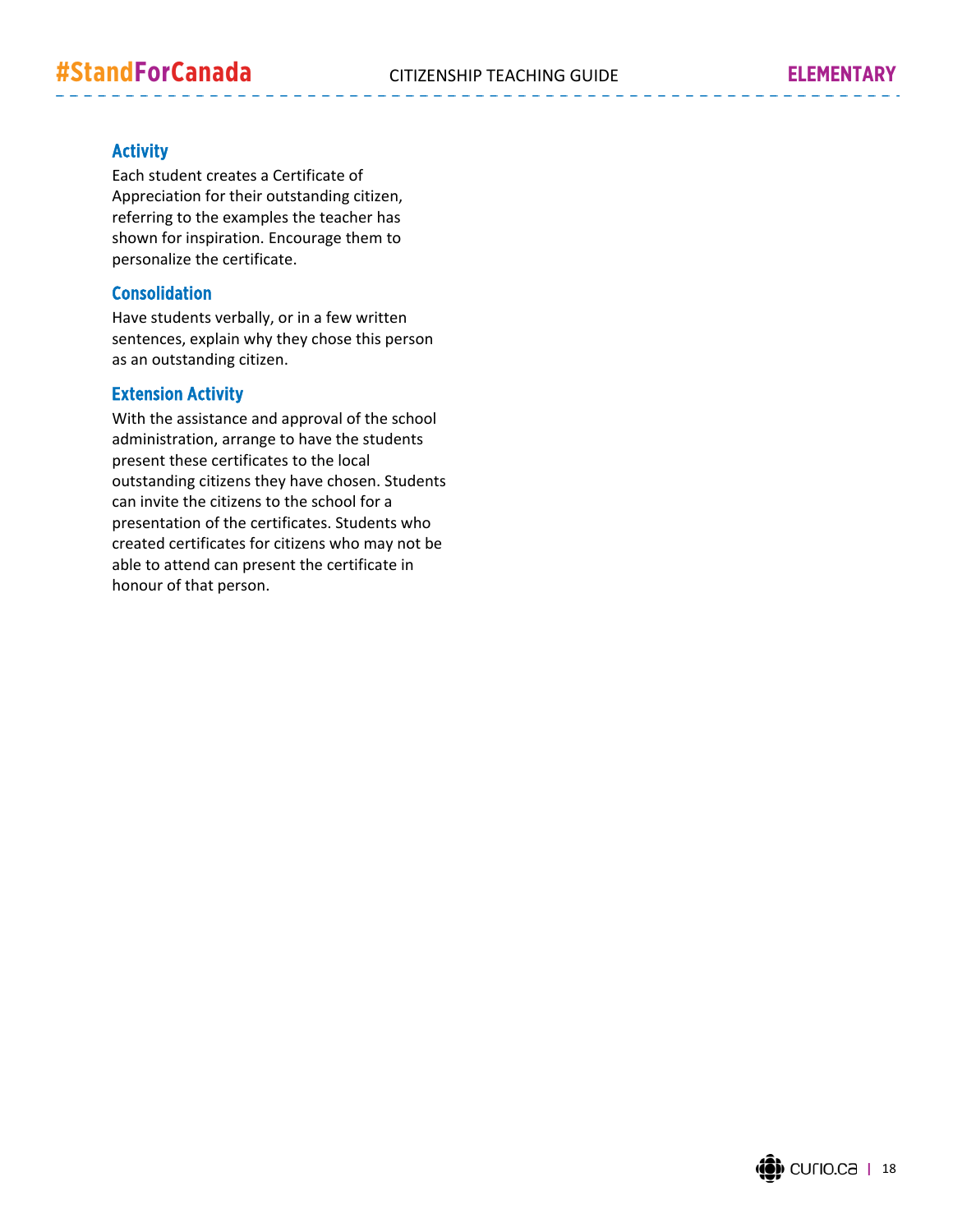| Fol        | 205                                                                          |            |
|------------|------------------------------------------------------------------------------|------------|
|            | <b>CERTIFICATE OF OUTSTANDING</b><br><b>CITIZENSHIP</b><br><b>AWARDED TO</b> |            |
| <b>SOL</b> |                                                                              | R          |
|            | Presented by                                                                 |            |
| 502<br>SOR | ASOR                                                                         | RON<br>SOP |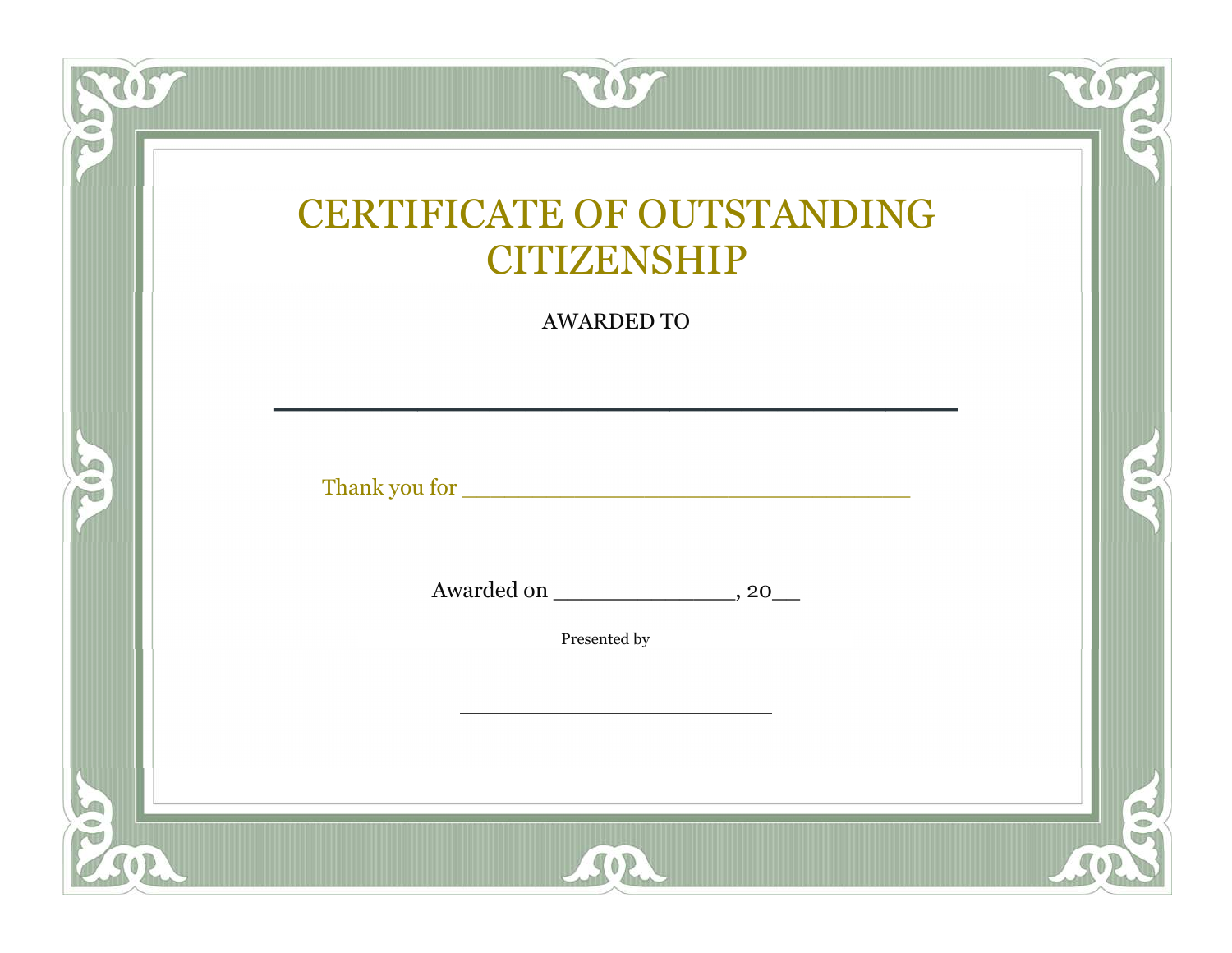#### Lesson 4: Welcome to Canada!

Grades 1 to 6

#### Key Concept

Students understand some of the difficulties faced by young newcomers to Canada, and learn how they can help.

#### Key Terms

Newcomer

#### Learning Goals

- Students understand difficulties that newcomers may face
- Students can describe ways they can assist newcomers with their transition into Canada

#### **Overview**

This lesson helps students to understand some of the difficulties faced by newcomers to Canada. It also helps students to think about what makes Canada a wonderful country, such as our appreciation and promotion of diversity, equality, and caring for one another.

#### Minds On

Blackwood

Get students thinking about what life may be like for children who are newcomers to Canada. Possible read‐aloud books include:

*From Far Away* by Robert Munsch *When I Get Older: The Story Behind "Wavin' Flag"* by K'naan *My Two Blankets* by Irena Kobald and Freya

#### Challenges Newcomers Face

Divide the classin half and arrange them into two circles, one inside the other. Pose questions from the list below and give students one minute to answer and discuss with the person in front of them. Next, have the outside circle move to the left or the right, generating a new partner, and ask the next question. For an added challenge with junior students, have them read the list of questions beforehand and then add self‐created questions based on their knowledge.

#### Materials Needed

- Lined Paper and Pencils (Junior)
- Blank Paper (Primary)
- Crayons, Markers, Pencil Crayons etc. (Primary)
- Computers and Cameras (if needed)

#### **QUESTIONS**

- 1. What are some reasons that people might decide to come to Canada?
- 2. Imagine you are new to Canada and you don't speak the same language as everyone at school. What difficulties might you face?
- 3. How can you welcome new students in our classroom?
- 4. What can newcomers do to become involved in our school and community?
- 5. What are some things that a newcomer to Canada may not know about life in Canada that you could teach them about?

#### Demonstrating Knowledge

#### **Junior:**

Have the students get into groups of 2 or 3. Based on what they have learned, the students are asked to write a welcome letter to a hypothetical newcomer to Canada who is coming to their school or community. In the letter, the students should:

- Acknowledge the difficulties they may have transitioning into life in Canada, and include how they can help them.
- Describe ways that the new citizen can get involved in our school and community.
- Describe the student's favourite things about being a Canadian. Ensure they focus on Canadian values, such as diversity, equality, respect for differences, and helping one another.

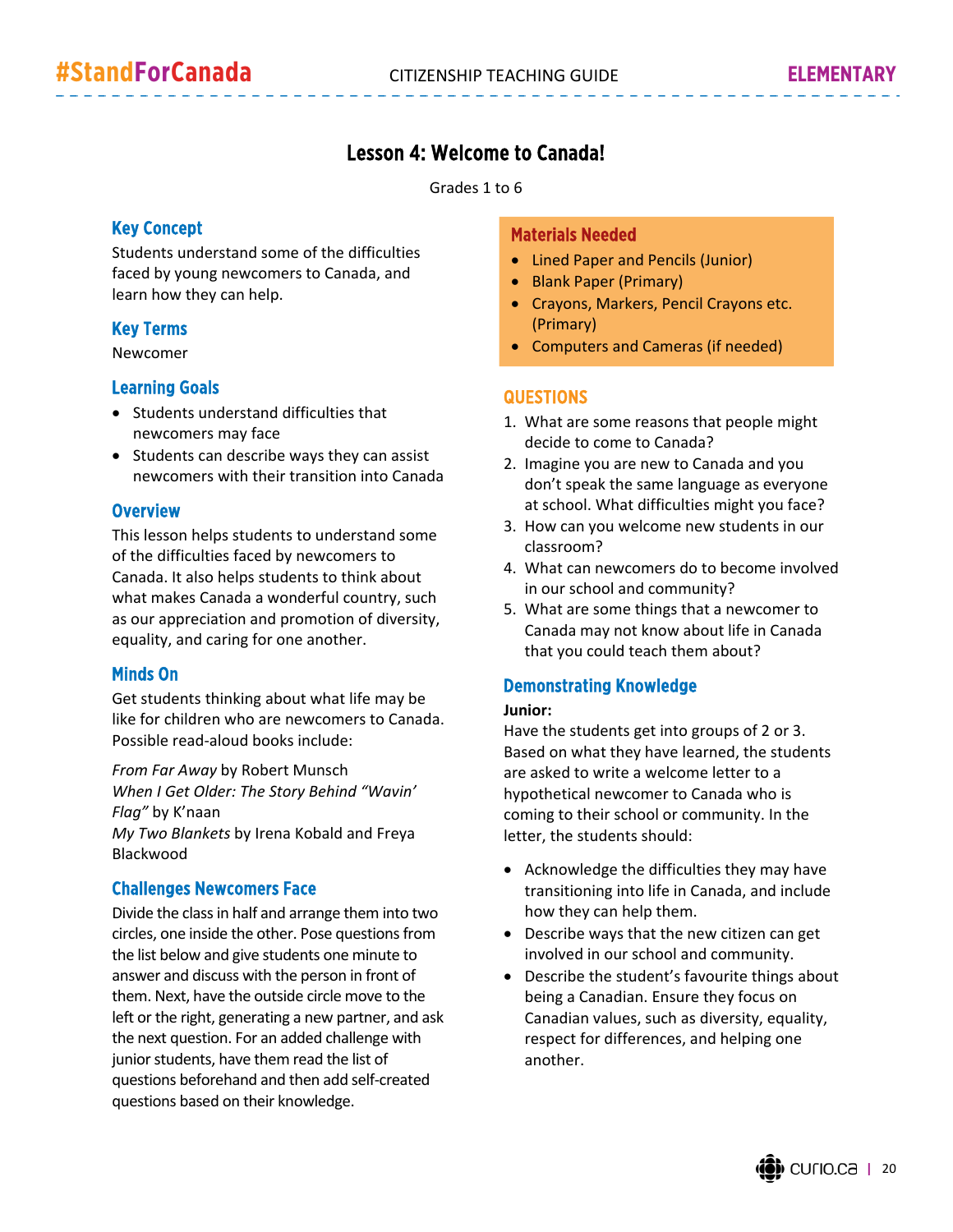#### **Primary:**

Individually or in small groups, students will use what they have learned to draw pictures of how they could help newcomers to Canada. Ask them to include 1 to 2 sentences describing the picture. Aid students by giving them the sentence starter "I can help by…"

#### Extension Activity

In small groups, have students create Welcome to Canada videos containing similar material as their letters.

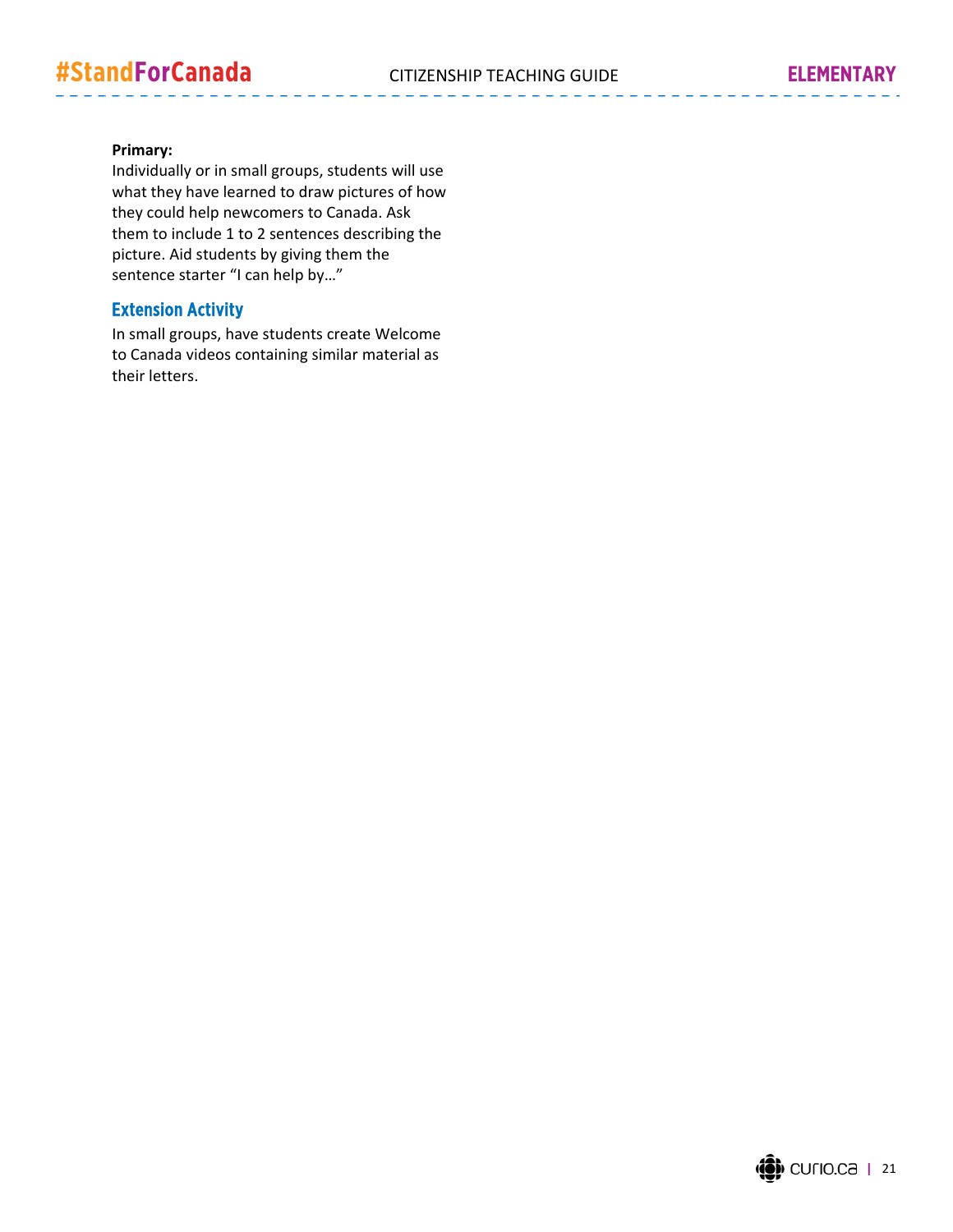#### Lesson 5: Canada Quiz

Grades 4 to 8

#### Key Concept

How much do you know about your country? Test your students' knowledge with these fun and informative questions. Get students thinking about Canadian facts and how knowledge of these facts increases our appreciation of Canada.

#### Key Terms

Federal, Recent, Province, Territory

#### Learning Goals

- Students learn fun facts about Canada
- Students find value in knowing Canadian facts and history

#### **Overview**

This activity gives students an opportunity to test their knowledge of Canadian facts, and to learn some new facts as well. In teams, students will use their combined knowledge to answer the questions shown by the teacher. A scorekeeper can keep track of which team answers the most questions correctly.

#### Steps

Divide students into an even number of teams depending on how many students you have in your class, aiming to have about 5 people on each team. Each team prepares to answer the skill testing questions provided. The teacher may also wish to choose a student to act as the scorekeeper.

If possible, show the questions on a projector. If there is no access to a projector, read each question aloud or write them out ahead of time on large cards that you can hold up for the class to see.

Pose a question to Team One. If they answer it correctly, they get a point. After each question move on to the next team, and ask the next question in the list.

#### Materials Needed

- Quiz Questions (provided)
- Slips of paper
- Pencils

There are 21 questions total, and 8 additional bonus questions. The bonus questions require more advanced knowledge of terminology, levels of government, and mathematical knowledge. Preview these questions ahead of time to see if they are usable with your class.

The team with the most points wins!

At the end of the lesson, give out exit‐slips (slips of paper) and ask students to write

- 1. A new fact they learned about Canada
- 2. Why they think it is important to know this fact.

Collect these slips of paper and review them as an assessment of understanding.

#### Technology Options

If your class has access to multiple technological devices, you could distribute the quiz using an interactive qui platform such as *Pear Deck* or *Kahoot*, or they can access the *How Canadian are You, Eh?* Quiz at the following link cic.gc.ca/english/games/how/index.asp

Some of the online questions are advanced and are best suited for intermediate grades.

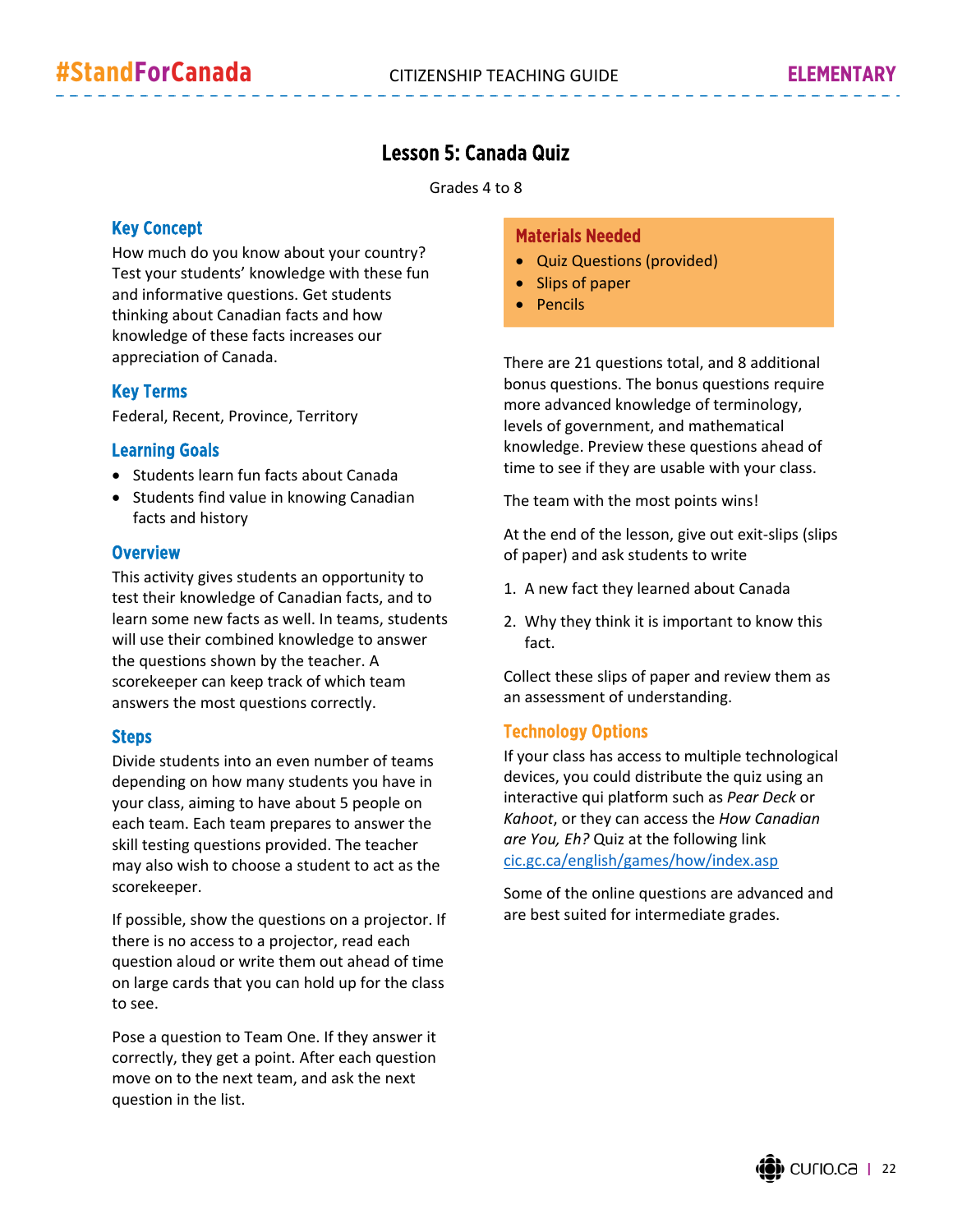### Quiz Questions

- **1) In what province did Canadian hero Terry Fox spend most of his life?**
	- a) Quebec
	- b) New Brunswick
	- c) Manitoba
	- d) British Columbia
- **2) How many provinces** *and* **territories are there in Canada?**
	- a) 13
	- b) 10
	- c) 8
	- d) 15
- **3) Each year on November 11, Canadians celebrate Remembrance Day by pinning which type of flower to their jackets?**
	- a) Daisies
	- b) Roses
	- c) Poppies
	- d) Carnations
- **4) What is the capital city of Nova Scotia?**
	- a) St. John's
	- b) Charlottetown
	- c) Halifax
	- d) Fredericton
- **5) The Canadian Flag contains what colours?**
	- a) Red/White/Blue
	- b) Red/Black
	- c) Red/Blue/Green
	- d) Red/White

#### **6) Which is Canada's newest** *province***?**

- a) Nunavut
- b) Alberta
- c) Newfoundland and Labrador
- d) Prince Edward Island
- **7) In descending order (biggest to smallest), name the three largest citiesin Canada.**
	- a) Toronto, Calgary, Vancouver
	- b) Toronto, Montreal, Vancouver
	- c) Calgary, Vancouver, Ottawa
	- d) Edmonton, Toronto, Vancouver
- **8) What is the name of the highest mountain in Canada?**
	- a) Blackcomb Mountain
	- b) Rocky Mountains
	- c) Mount Logan
	- d) Yoho Mountain
- **9) What famous sea creature in the Okanagan Lake of British Columbia was called N'ha‐a‐itk by local Aboriginal peoples and is considered "Canada's Loch Ness Monster"?**
	- a) Caddy
	- b) Manopogo
	- c) Ogopogo
	- d) Champ

**10) Why is Remembrance Day held on November 11 of each year?**

- a) It was the day that the First World War officially started
- b) It is the beginning of poppy season
- c) It is Armistice Day, when the First World War ended
- d) All of the above

#### 11) Which of the following statements is true?

- a) Every citizen must be bilingual
- b) English is the only official language of Canada
- c) English and French are both official languages of Canada
- d) French is the only official language of Canada

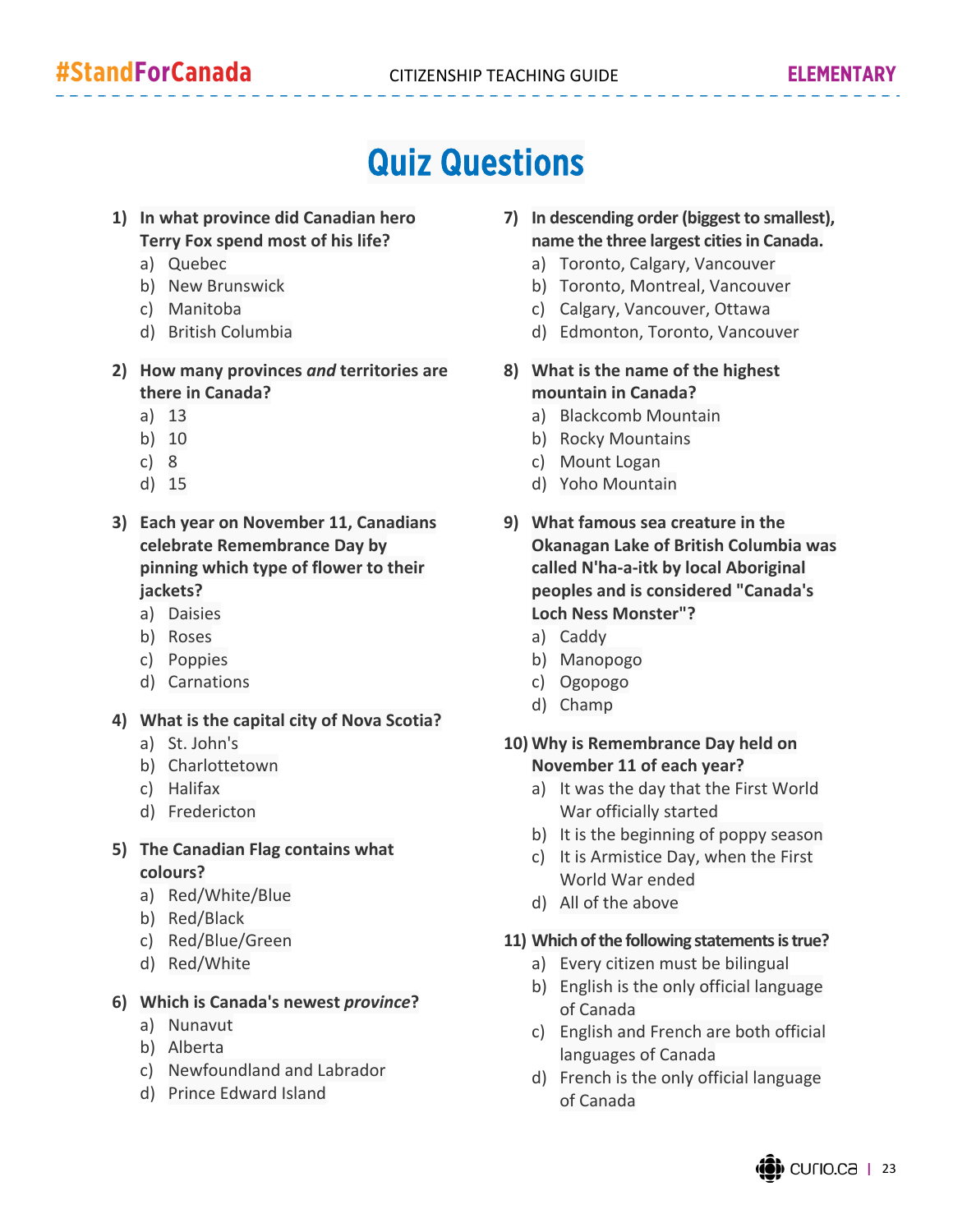#### **12) On April 1st, 1999, \_\_\_\_\_\_\_\_ became Canada's newest territory.**

- a) Ontario
- b) Nunavut
- c) Northwest Territories
- d) Yukon

#### **13) What is Canada's police service called?**

- a) Mounted Royal Canadian Police
- b) Royal Canadian Mounted Police
- c) Canada's Elite Police Force
- d) Federal Bureau of Investigation

#### **14) What is the most recent** *territory* **in Canada called?**

- a) Northwest Territories
- b) Yukon
- c) Nunavut
- d) Ontario

#### **15) Canada has a large population of the world's biggest land‐based carnivore (meat‐eating animal). It is the:**

- a) Grizzly bear
- b) Brown bear
- c) Black bear
- d) Polar bear

#### **16) Canadian Joseph‐Armand Bombardier is famous for inventing which of the following?**

- a) The airplane
- b) The hockey goalie mask
- c) The snowmobile
- d) The electric knife

#### **17) What is the oldest national park in Canada?**

- a) Glacier National Park
- b) Banff National Park
- c) Fundy National Park
- d) Waterton Lakes National Park

#### **18) How many** *territories* **does Canada have in total?**

- a) 1
- b) 2
- c) 3
- d) 4

#### **19) Canada currently claims to own the North Pole.**

- a) True
- b) False
	-

#### **20) What is the capital city of Canada (the national capital)?**

- a) Toronto
- b) Ottawa
- c) Halifax
- d) Montreal

#### **21) What leaf is on the Canadian flag?**

- a) Mint leaf
- b) Maple leaf
- c) Bay leaf
- d) Grape leaf

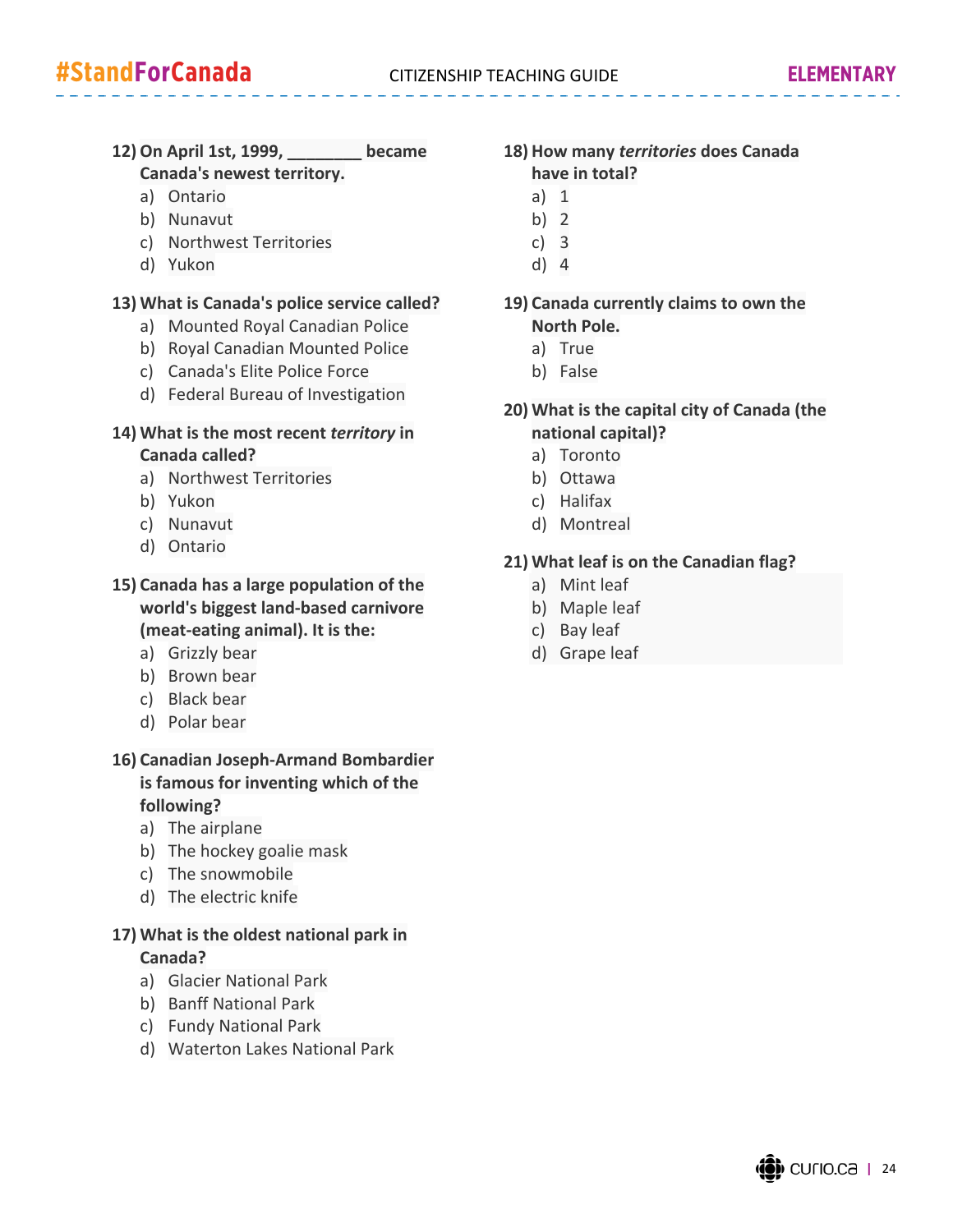#### BONUS QUESTIONS (Increased Difficulty)

- **22) Famous Canadian Roberta Bondar is known for achieving which of the following goals in 1992?**
	- a) She was the first female prime minister
	- b) She was the first Canadian woman to play in the NHL
	- c) She was the first Canadian woman to travel into outer space
	- d) She won a Governor General's Award
- **23) Canada is the world's second largest country by land mass.**
	- a) True
	- b) False

#### **24) What level of government in Canada is in charge of education and health care?**

- a) Federal
- b) Provincial and territorial
- c) Municipal
- d) Local

#### **25) The Trans‐Canada Highway is the longest national highway in the world.**

- a) True
- b) False

#### **26) Which of the following allows you to vote in an election in Canada?**

- a) You are a Canadian citizen
- b) You are 18 years of age or older
- c) You are a registered voter
- d) All of the above

#### **27) Canada's most densely populated province is:**

- a) Ontario
- b) Quebec
- c) Saskatchewan
- d) Prince Edward Island

#### **28) What is Canada's motto?**

- a) A Mari Usque Ad Mare ‐ From sea to sea
- b) Fortis et Liber ‐ Strong and free
- c) Splendor Sine Occasu ‐ Splendour without diminishment
- d) Quaerite Prime Regnum Dei ‐ Seek ye first the Kingdom of God

#### **29) Canada has what percentage of the world's forests?**

- a) 3%
- b) 10%
- c) 80%
- d) 30%

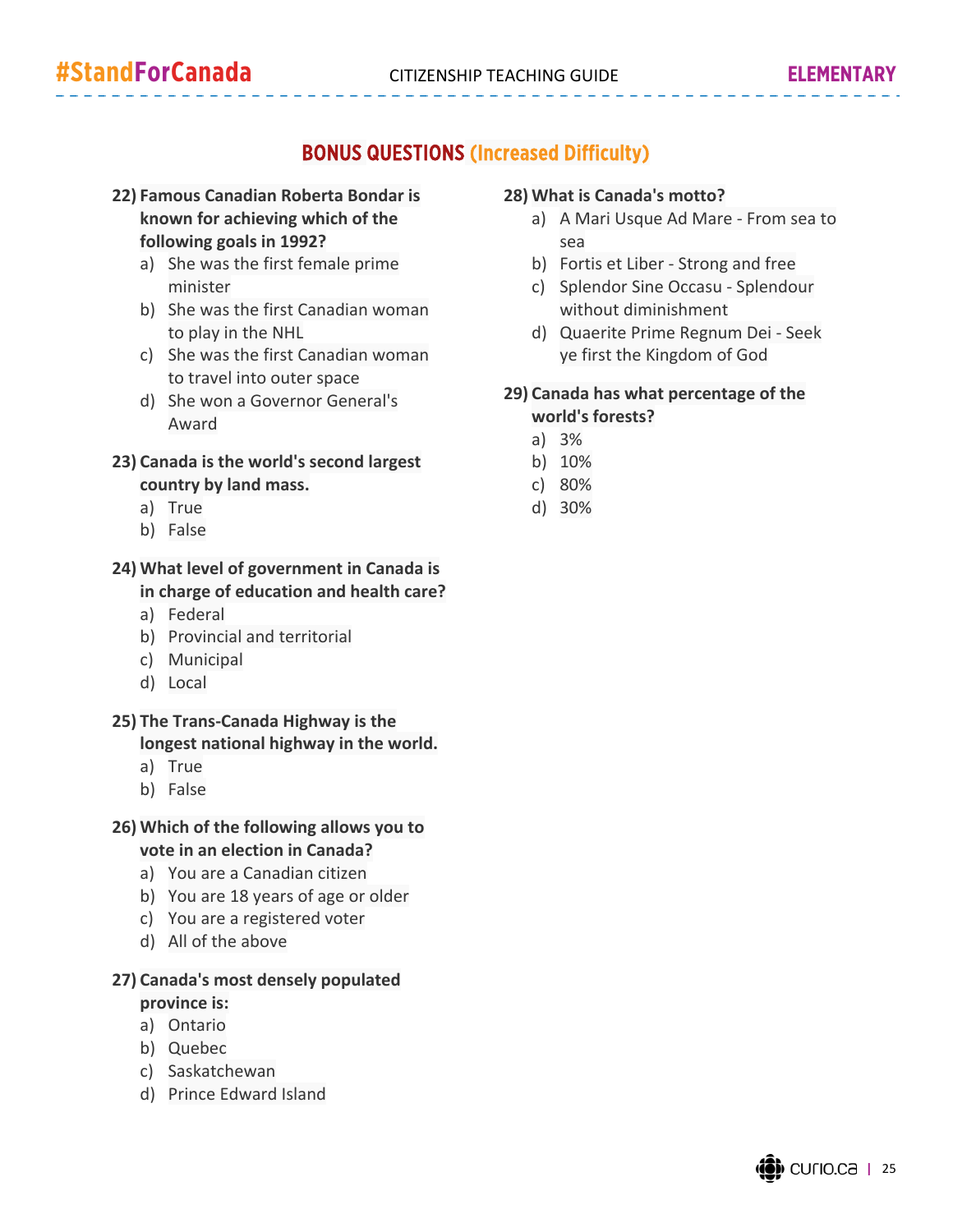### Quiz Answers

- **1) In what province did Canadian hero Terry Fox spend most of his life?** d) British Columbia
- **2) How many provinces** *and* **territories are there in Canada?** a) 13
- **3) Each year on November 11, Canadians celebrate Remembrance Day by pinning which type of flower to their jackets?** c) Poppies
- **4) What is the capital city of Nova Scotia?** c) Halifax
- **5) The Canadian Flag contains what colours?**
	- d) Red/White
- **6) Which is Canada's newest** *province***?** c) Newfoundland and Labrador
- **7) In descending order (biggest to smallest), name the three largest cities in Canada.**
	- b) Toronto, Montreal, Vancouver
- **8) What is the name of the highest mountain in Canada?**
	- c) Mount Logan
- **9) What famous sea creature in the Okanagan Lake of British Columbia was called N'ha‐a‐itk by local Aboriginal peoples and is considered "Canada's Loch Ness Monster"?**
	- c) Ogopogo
- **10) Why is Remembrance Day held on November 11 of each year?**
	- c) It is Armistice Day, when the First World War ended
- 11) Which of the following statements is true?
	- c) English and French are both official language of Canada
- **12) On April 1st, 1999, \_\_\_\_\_\_\_\_ became Canada's newest territory.**
	- b) Nunavut
- **13) What is Canada's police service called?** b) Royal Canadian Mounted Police
- **14) What is the most recent** *territory* **in Canada called?**
	- c) Nunavut
- **15) Canada has a large population of the world's biggest land‐based carnivore (meat‐eating animal). It is the:** d) Polar bear
- **16) Canadian Joseph‐Armand Bombardier is famous for inventing which of the following?**
	- c) The snowmobile
- **17) What is the oldest national park in Canada?**
	- b) Banff National Park
- **18) How many** *territories* **does Canada have in total?** c) 3
- **19) Canada currently claims to own the North Pole.**
	- b) False
- **20) What is the capital city of Canada (the national capital)?**
	- b) Ottawa
- **21) What leaf is on the Canadian flag?** b) Maple leaf